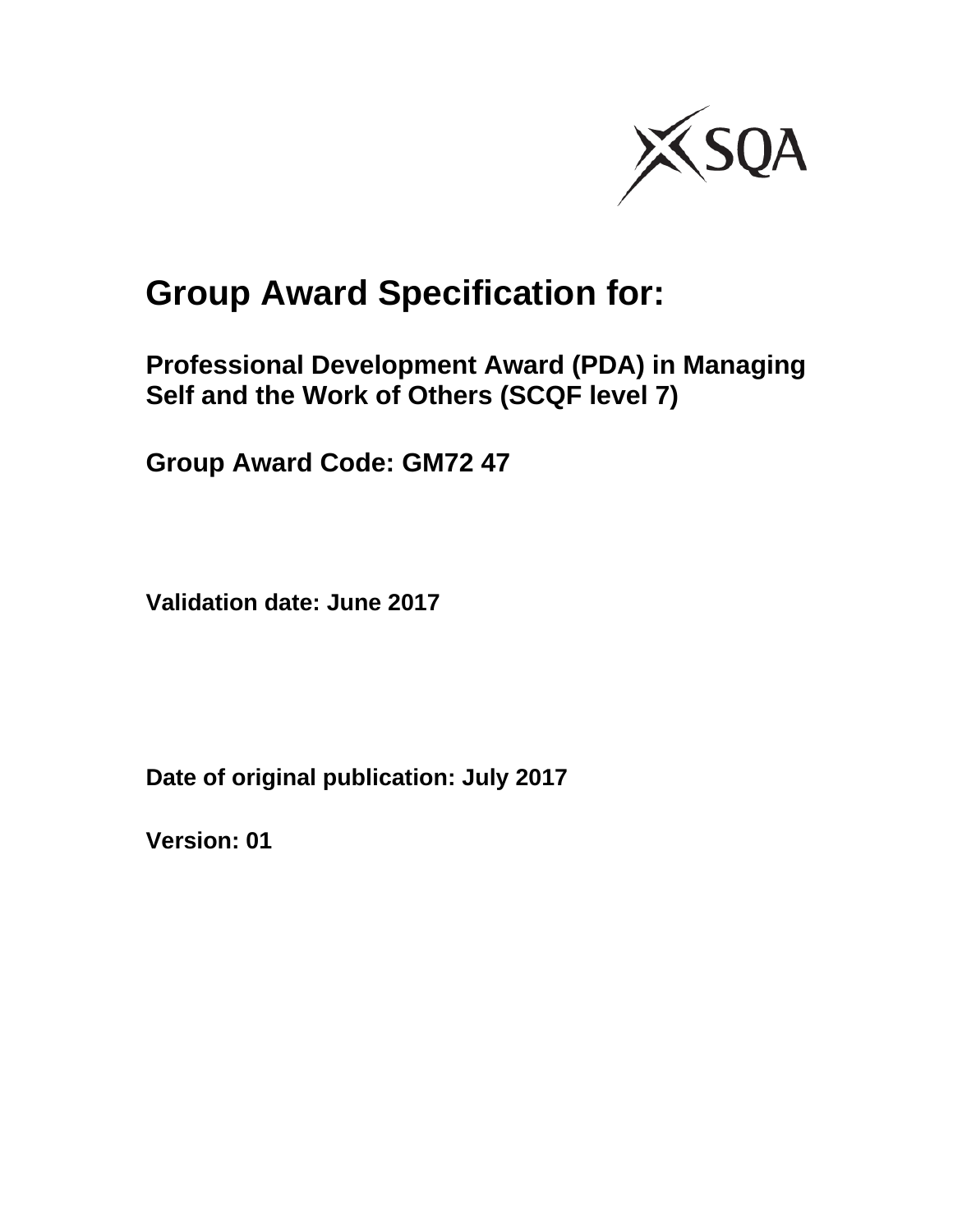## **Contents**

| 1          |            | Introduction                                                                 |  |
|------------|------------|------------------------------------------------------------------------------|--|
|            | 1.1        | Rationale for the development of the PDA in Managing Self and the Work of    |  |
|            |            |                                                                              |  |
| 2          |            |                                                                              |  |
|            | 2.1        |                                                                              |  |
| 3          |            |                                                                              |  |
|            | 3.1        |                                                                              |  |
|            | 3.2        |                                                                              |  |
| 4          |            |                                                                              |  |
|            | 4.1        |                                                                              |  |
| 5          |            | Additional benefits of the qualification in meeting employer needs 5         |  |
|            | 5.1        |                                                                              |  |
|            | 5.2        | Mapping of National Occupational Standards (NOS) and/or trade body standards |  |
|            |            |                                                                              |  |
|            | 5.3        | Mapping of Core Skills development opportunities across the qualification  7 |  |
|            | 5.4        |                                                                              |  |
| 6          |            |                                                                              |  |
|            | 6.1        |                                                                              |  |
|            | 6.2        |                                                                              |  |
|            | 6.3        |                                                                              |  |
|            | 6.4        |                                                                              |  |
|            | 6.5        |                                                                              |  |
| 7          |            |                                                                              |  |
| 8          |            |                                                                              |  |
| 9          |            |                                                                              |  |
|            | Appendix 1 |                                                                              |  |
|            | Appendix 2 |                                                                              |  |
| Appendix 3 |            |                                                                              |  |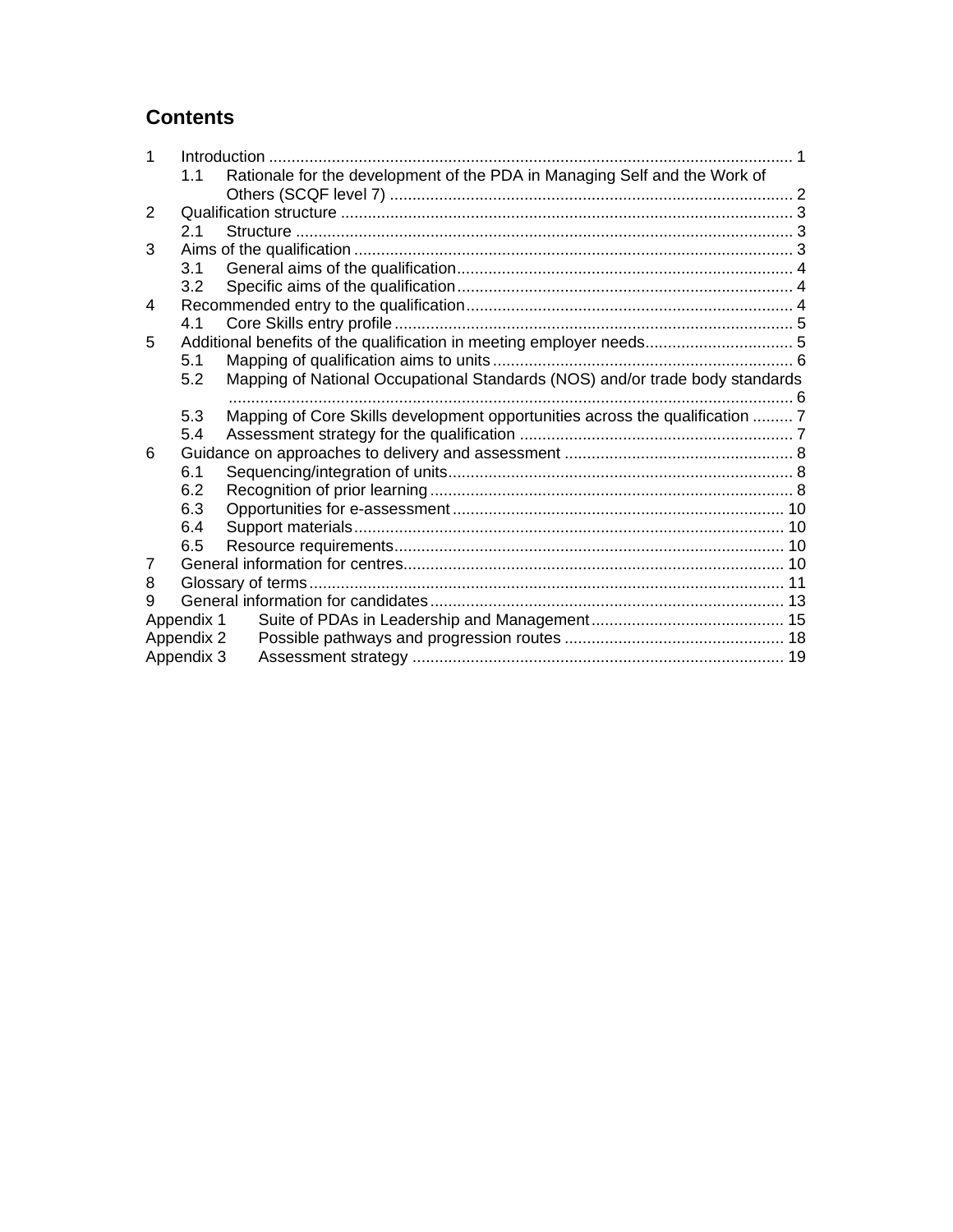# **1 Introduction**

This document was previously known as the arrangements document. The purpose of this document is to:

- assist centres to implement, deliver and manage the qualification
- provide a guide for new staff involved in offering the qualification
- inform course managers teaching staff, assessors, candidates, employers and HEIs of the aims and purpose of the qualification
- provide details of the range of candidates the qualification is suitable for and progression opportunities

The Professional Development Award (PDA) in Managing Self and the Work of Others at SCQF level 7 is part of a suite of Professional Development Awards (PDAs) in Management and Leadership at SCQF level 7 to SCQF level 11 which have been developed under the SQA Design Principles for Professional Development Awards. These PDAs have been deliberately designed as short stand-alone awards containing two units, which will enable candidates to enhance their managerial skills and achieve certification in a relatively short period of time.

All the units included in these PDAs have been developed by the Skills CFA, the standards setting body for management and leadership throughout the UK. These are the units which form the basis of the SVQs in Management. The PDA awards, therefore, consist of units which also form part of an SVQ in Management.

The PDAs within this suite are designed to meet the needs of those who wish to develop as managers through their own experience in the workplace, ie they are targeted at those who wish to follow a work-based path to management qualifications but do not wish to embark on a full SVQ Management award.

Candidates who achieve one/some of these Management and Leadership PDAs should, therefore, have enhanced their managerial competences, including their knowledge and understanding, through development within the context of their current managerial work. In this way, they should be able to work more effectively as managers to the benefit of themselves and to the organisations for which they work. They will also have demonstrated that they are able to work in accordance with the national occupational standards for managers.

These work-based PDAs are a suite of seven short stand-alone awards which extend and complement the portfolio of management awards offered by SQA. These PDAs share a number of common aims and characteristics and, as a result, it has been possible to develop them as a cluster of related awards. Each award, however, is a qualification in its own right. A table showing these seven PDAs in Management and Leadership, together with PDAs in Leadership and Management (consisting of HN Units) and new flexible PDAs (consisting of HN, SVQ and National Workplace units) can be found at Appendix 1.

The Chartered Management Institute (CMI) has agreed to jointly certificate the PDA in Managing Self and the Work of Others at SCQF level 7 — together with all other Management awards in SQA's portfolio, including SVQs in Management, HNC in Management and Leadership, PDA Diploma in Management and Leadership and all other PDAs in Leadership and Management.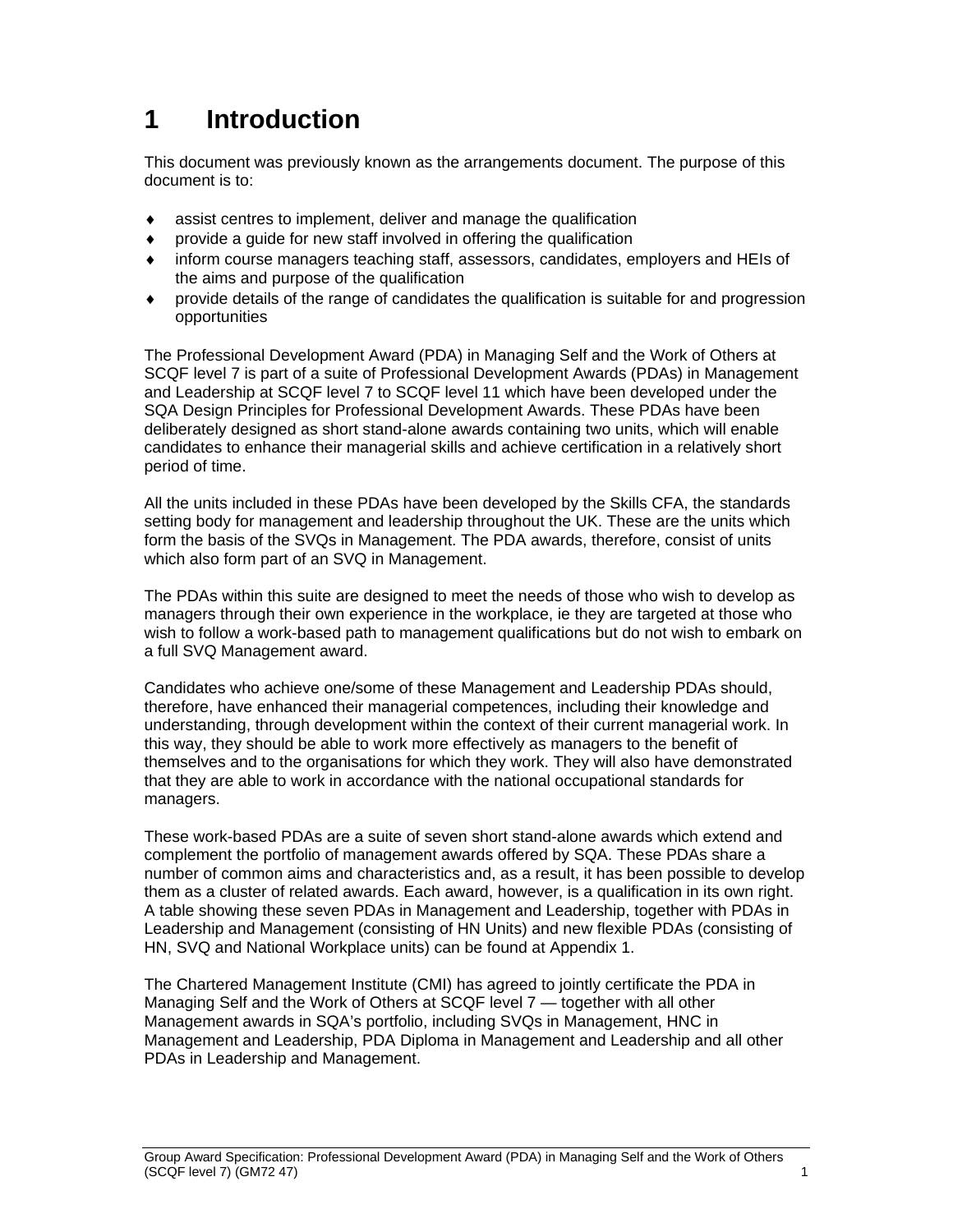## **1.1 Rationale for the development of the PDA in Managing Self and the Work of Others (SCQF level 7)**

This award offers candidates the opportunity to develop their management competence in two areas, ie managing self and working with people. Candidates who successfully complete the award will gain a number of benefits, including:

- a sound grounding in the importance of personal development for their managerial career and how his can be realised within an operational work context
- the development of a personal development plan which could be the basis of development throughout their career as managers
- capability in planning, allocating and monitoring work
- an awareness of the knowledge and understanding which underpins personal development

A key focus of this PDA is on the development of candidates and how this can be linked in to the work roles they perform as managers. This award should, therefore, provide candidates with the benefits that come from reviewing their personal development as managers which include ensuring that they are developing professionally as managers through enhancing their competence. The benefits for employers are that they will get managers who are motivated and committed, as well as managers who are competent in the demands of day to day operational management.

As already noted, the award focuses on two of the main areas of managerial competence. These areas, which relate to managing yourself and managing others, are two fundamental areas of managerial work. The main purpose of the PDA is therefore to enable candidates to develop and achieve the general competences which underpin all aspects of management. This will help to give them a secure foundation on which to acquire and develop more specific managerial competences as well as enabling them to operate more effectively in key management roles.

Managing self is a key competence of all managers and underpins all the other standards. This PDA, therefore, feeds into all the other functional areas and demonstrates the importance of self management to all managers. In this sense, it provides a critical building block in the development of a manager. However, this PDA goes beyond self-management as it includes the unit DB4 *Manage People's Performance at Work*. It thus enables candidates to consider their self development within the context of operational management and managing the work of others. DB4 is about the day to day activities which constitute the core of management and distinguish it from other activities in the workplace. As such it fits in well with the self management emphasis of unit AA2.

There are other reasons behind the development of this award. For example, this PDA can be seen as the first stage in a journey that could lead to the full SVQ in Management SCQF level 7. It is shorter and may be attractive to those who are a little apprehensive about embarking on a management qualification. People like this may be tempted to continue with another PDA if their initial experience is positive.

This 'stepping stone' progression route which could culminate in the full SVQ in Management SCQF level 7 may be important for candidates who, eg experience problems in finding the level of finance required for a full award but can manage to obtain the smaller amounts involved for the PDAs.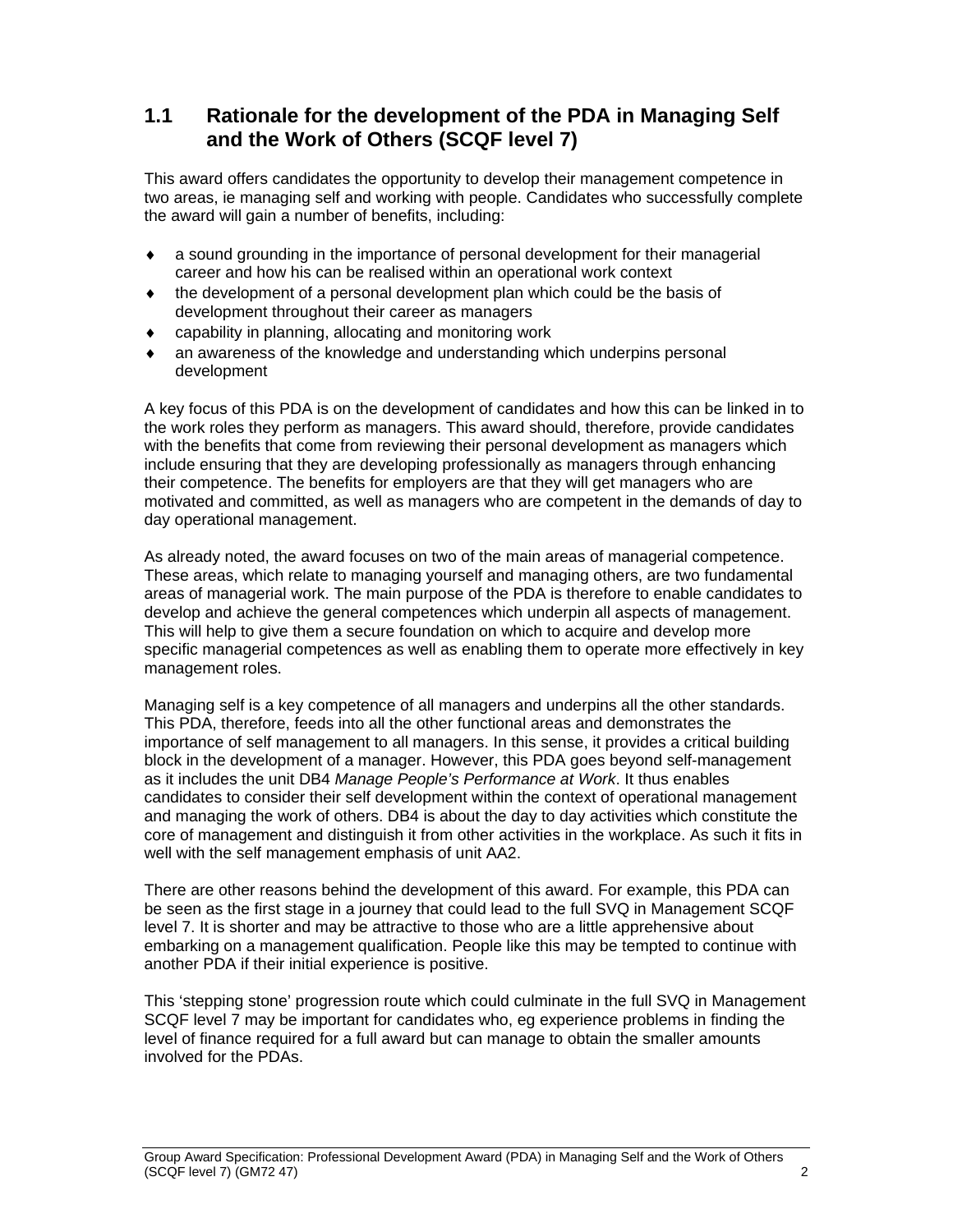Both units in the award are mandatory for the SVQ in Management SCQF level 7 which should facilitate progression for anyone who wishes to attempt a complete SVQ award. Both are also optional units for SVQ in Management SCQF level 9.

The PDAs in Management and Leadership are designed to both complement and provide an introduction to other SQA awards, ie they consist of units from the SVQ Management framework.

There also is a parallel suite of PDAs in Leadership and Management (included in Appendix 1) which link to the more extensive HNC Management and Leadership and the Diploma in Management and Leadership. These awards are distinct from SVQ awards in that they do not require that candidates are in a management position. Unlike the SVQ Management, it is not a condition of these awards that candidates provide evidence of their work as managers in order to demonstrate their managerial competence. They are suitable therefore for both practising and aspirant managers. Aspirant managers can include those who hope to take up a management position, as well as those who are currently fulfilling a management role but wish to develop knowledge, skills and understanding which will fit them to take up a more senior position. The HNC Management and Leadership and similar qualifications may help candidates to meet the knowledge requirements of awards consisting of SVQ units.

SQA has also developed a more flexible suite of PDAs at SCQF levels 6, 7, 8 and 9. Each PDA is made up of a number of HN, SVQ and National Workplace Units. To achieve these PDAs, candidates must select one unit from a restricted mandatory section and one unit for a bank of options. (See appendix 1 for more details)

The title of the award has been chosen to reflect the general competences of this particular PDA. It emphasises the importance of self development and the key role it can play for people who have a successful career in management.

# **2 Qualification structure**

The PDA in Managing Self and the Work of Others at SCQF level 7 consists of two units, both of which are mandatory:

## **2.1 Structure**

| 4 code            | 2 code | <b>SSC unit</b><br>code | Unit title                                              | <b>SQA</b><br>credit | <b>SCQF</b><br>credit<br>points | <b>SCQF</b><br>level |
|-------------------|--------|-------------------------|---------------------------------------------------------|----------------------|---------------------------------|----------------------|
| <b>HK26</b>       | 04     | CFAM&LAA2               | Develop Your Knowledge,<br><b>Skills and Competence</b> |                      | 6                               |                      |
| HA <sub>9</sub> V | 04     | CFAM&LDB4               | Manage People's<br>Performance at Work                  |                      | 14                              |                      |
|                   |        |                         | Total                                                   | 2                    | 20                              |                      |

The PDA in Managing Self and the Work of Others at SCQF level 7 will be achieved on successful completion of these two mandatory units. It has been levelled at SCQF level 7 as all SCQF points are at SCQF level 7.

# **3 Aims of the qualification**

The aim of the PDA in Managing Self and the Work of Others is to provide candidates with a sound grounding in managing their personal development and the work of others.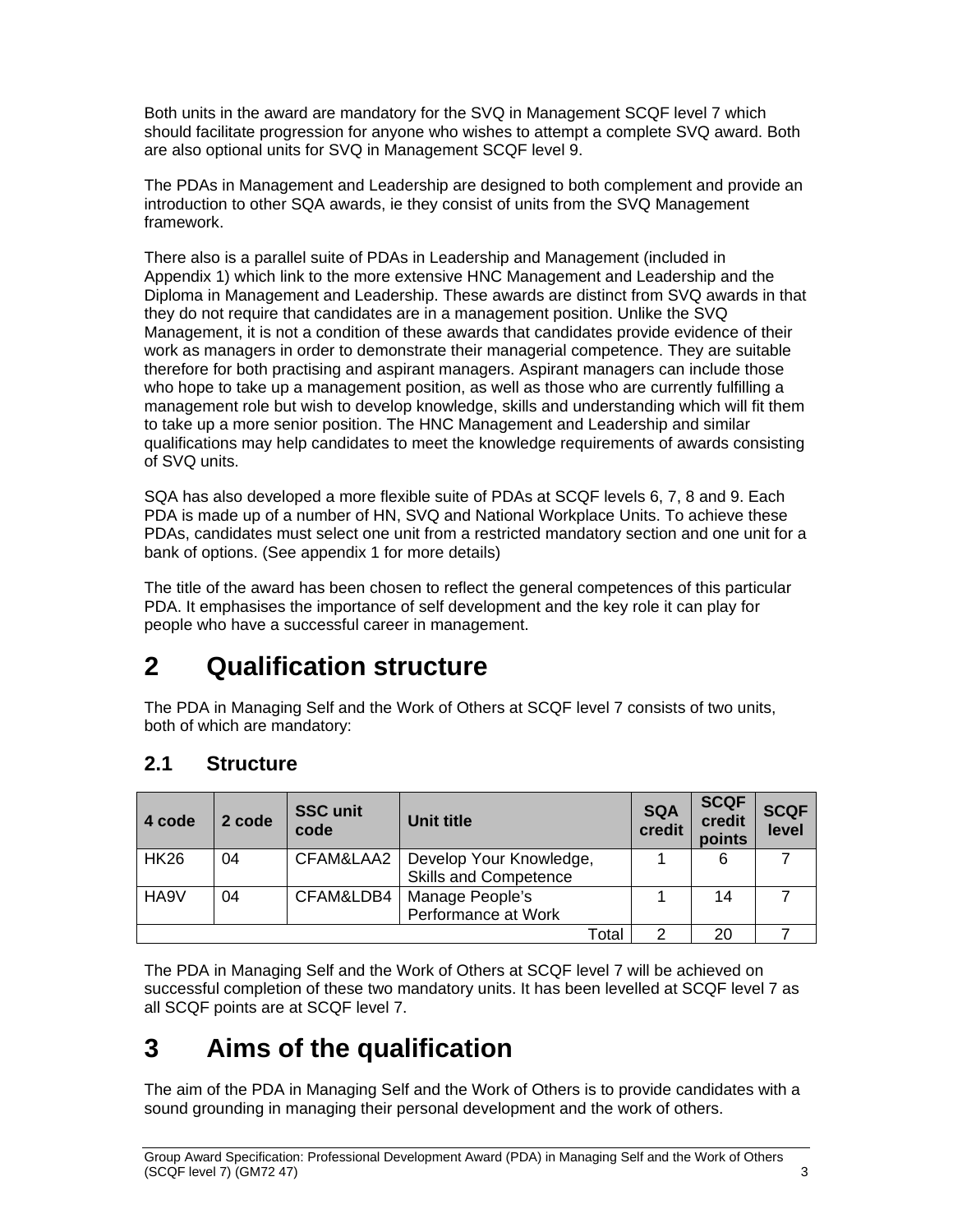## **3.1 General aims of the qualification**

Each PDA in Management and Leadership has its own individual aims but, as a group, they share the following general aims:

- 1 enable candidates to develop and achieve competence in a specific area of managerial work.
- 2 provide recognition for the management competence achieved by candidates in their work as a manager.
- 3 meet the needs of candidates with different experience and different managerial responsibilities (by providing awards at SCQF level 7 to SCQF level 11 and covering different areas of managerial competence).
- 4 enable progression within the SVQ Management framework and within the SCQF framework of qualifications.
- 5 provide flexibility for candidates and centres through alternative ways to undertake Units in SVQ Management.
- 6 enable candidates to acquire underpinning knowledge and understanding of key management concepts and ideas.
- 7 enable candidates to develop generic skills which can apply across the whole range of managerial work.

### **3.2 Specific aims of the qualification**

The PDA in Managing Self and the Work of Others at SCQF level 7 has some specific aims. It will:

- 8 enable candidates to develop and achieve the competences required to develop themselves as managers within the framework of day to day operational management.
- 9 enable candidates to manage their personal resources and their professional development in order to achieve work objectives and career and personal goals.
- 10 enable candidates to effectively plan work in their area of responsibility and the allocate work to individuals fairly.
- 11 enable candidates to monitor the progress and quality of the work and ensure that the required level or standard of performance is being met.

# **4 Recommended entry to the qualification**

Entry to this qualification is at the discretion of the centre. The following information on prior knowledge, skills, experience or qualifications that provide suitable preparation for this qualification has been provided as guidance only.

As the PDAs in Management and Leadership are based on SVQ Management units, they are designed as work-based awards aimed at persons currently fulfilling the occupational role which is the subject of the SVQ. In line with the assessment strategy developed for SVQs in Management, access to the PDAs in Management and Leadership is open only to those who currently occupy a management role which enables them to display competence at the level of the standards which make up the award. The nature and level of the management role may vary depending on the level of PDA involved. More information on the assessment strategy can be found later in Appendix 3.

It is therefore the responsibility of centres to ensure that candidates attempting the PDAs in Management and Leadership based on SVQ units are currently engaged in a management role which is appropriate for the PDA they wish to undertake.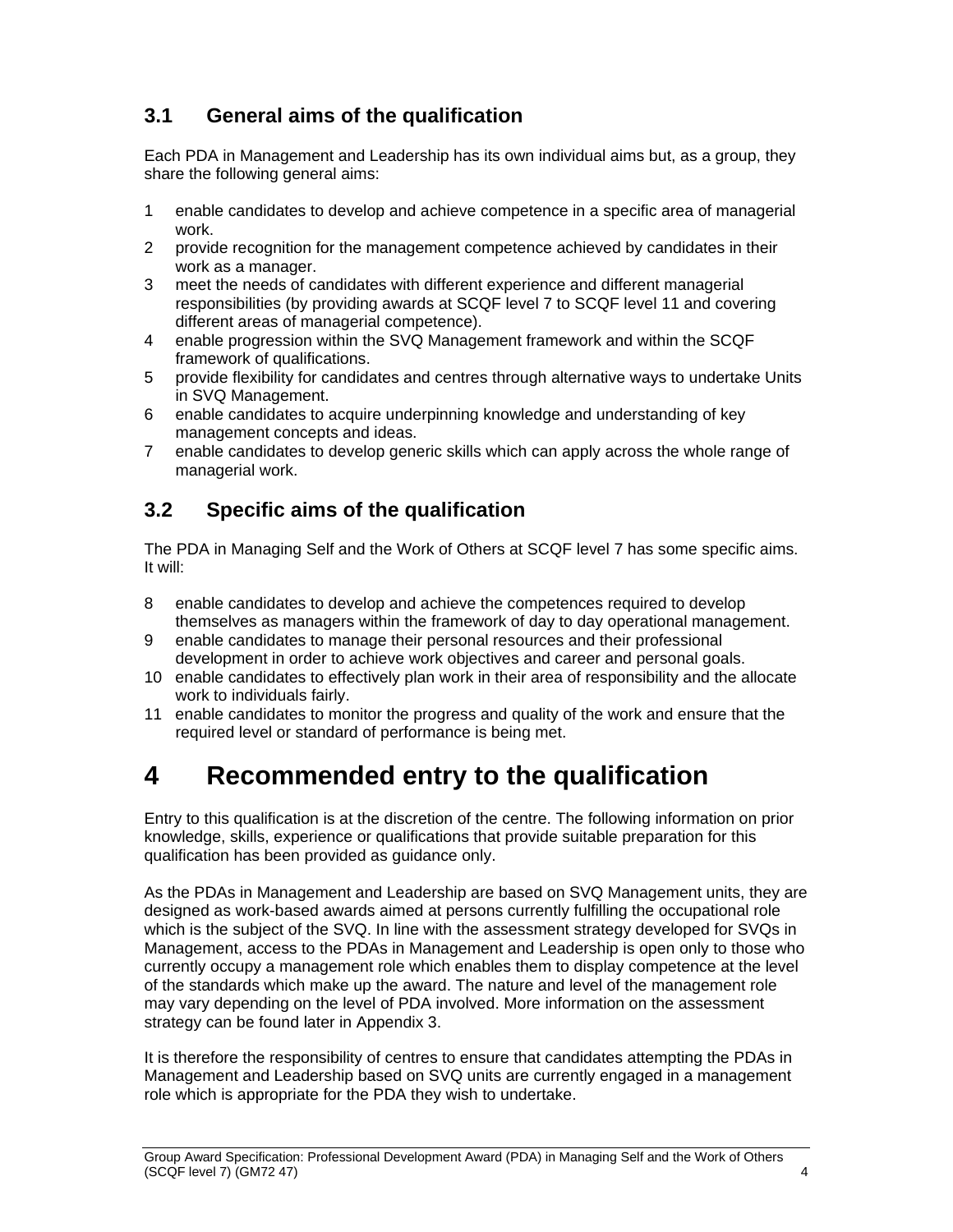Whilst entry to the PDA in Managing Self and the Work of Others at SCQF level 7 is at the discretion of the centre, eligible managers should have current experience in a managerial role which will enable them to demonstrate the competences of the two units in this PDA. There should, however, be no artificial barriers to entry and the award should be open to all candidates who are in a suitable managerial post.

## **4.1 Core Skills entry profile**

The Core Skill entry profile provides a summary of the associated assessment activities that exemplify why a particular level has been recommended for this qualification. The information should be used to identify if additional learning support needs to be put in place for candidates whose Core Skills profile is below the recommended entry level or whether candidates should be encouraged to do an alternative level or learning programme.

| <b>Core Skill</b>      | Recommended<br><b>SCQF entry</b><br>profile | <b>Associated assessment activities</b>                                                                                         |
|------------------------|---------------------------------------------|---------------------------------------------------------------------------------------------------------------------------------|
| Communication          | SCQF level 5                                | Candidates will need well developed<br>oral and written communication skills<br>to enable them to undertake this level<br>7 PDA |
| <b>Problem Solving</b> | SCOF level 5                                | Managing own and others workloads<br>will require good problem solving<br>skills                                                |
| Working with Others    | SCQF level 5                                | Candidates will be responsible for<br>managing the work of others so need<br>good people management skills                      |

# **5 Additional benefits of the qualification in meeting employer needs**

This qualification was designed to meet a specific purpose and what follows are details on how that purpose has been met through mapping of the units to the aims of the qualification. Through meeting the aims, additional value has been achieved by linking the unit standards with those defined in national occupational standards and/or trade/professional body requirements. In addition, significant opportunities exist for candidates to develop the more generic skill, known as Core Skills through doing this qualification.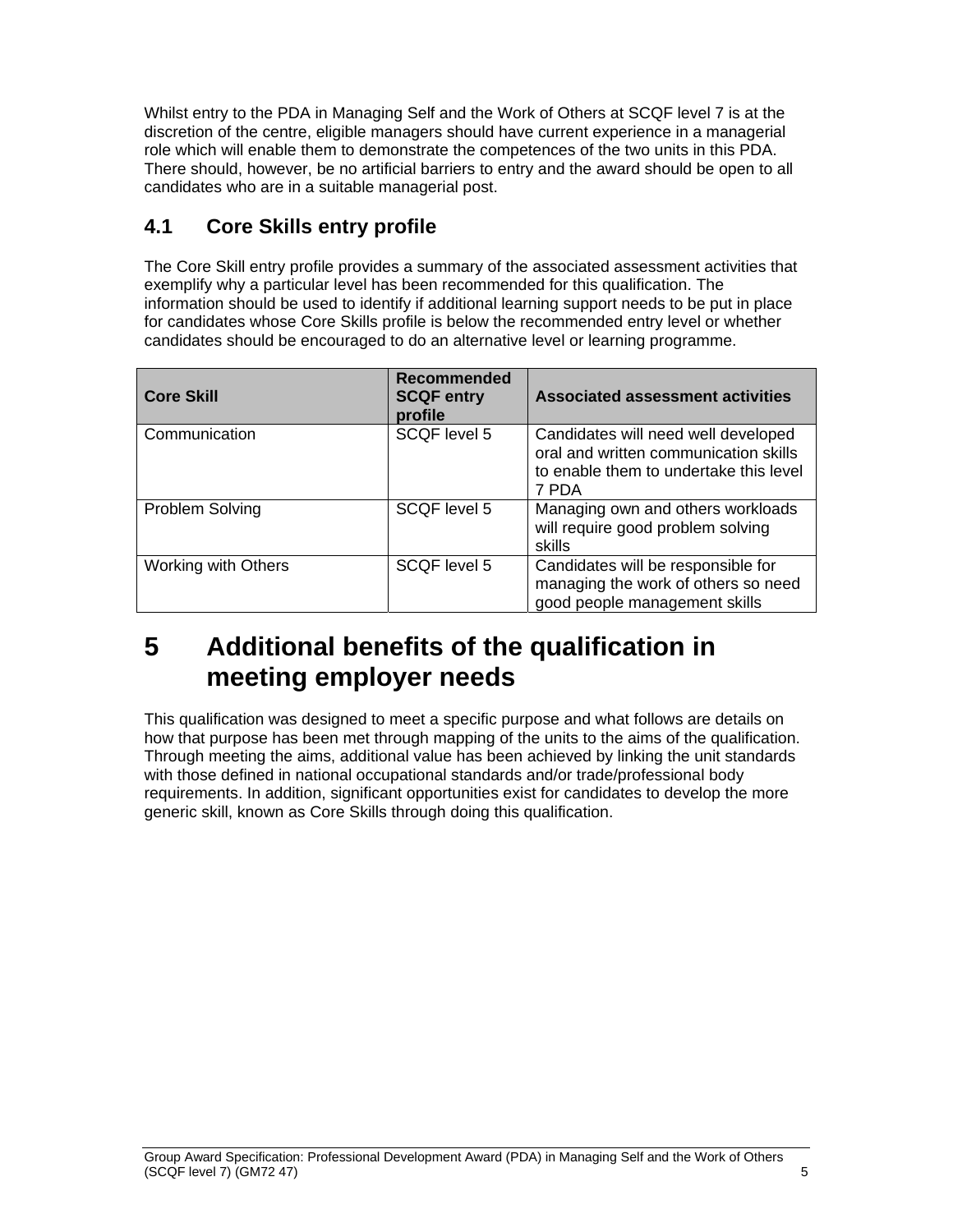#### **5.1 Mapping of qualification aims to units**

|               | <b>Unit title</b>                                | Aims |  |  |  |   |  |  |   |           |  |
|---------------|--------------------------------------------------|------|--|--|--|---|--|--|---|-----------|--|
| Code          |                                                  |      |  |  |  |   |  |  |   | 10        |  |
| HK26 04       | Develop Your Knowledge, Skills<br>and Competence |      |  |  |  | ⌒ |  |  |   |           |  |
| <b>HA9V04</b> | Manage People's Performance<br>at Work           |      |  |  |  | ↗ |  |  | ↗ | $\lambda$ |  |

1 enable candidates to develop and achieve competence in a specific area of managerial work.

- 2 provide recognition for the management competence achieved by candidates in their work as a manager.
- 3 meet the needs of candidates with different experience and different managerial responsibilities (by providing awards at SCQF level 7 to SCQF level 11 and covering different areas of managerial competence).
- 4 enable progression within the SVQ Management framework and within the SCQF framework of qualifications.
- 5 provide flexibility for candidates and centres through alternative ways to undertake units in SVQ Management.
- 6 enable candidates to acquire underpinning knowledge and understanding of key management concepts and ideas.
- 7 enable candidates to develop generic skills which can apply across the whole range of managerial work.
- 8 enable candidates to develop and achieve the competences required to develop themselves as managers within the framework of day to day operational management.
- 9 enable candidates to manage their personal resources and their professional development in order to achieve work objectives and career and personal goals.
- 10 enable candidates to effectively plan work in their area of responsibility and the allocate work to individuals fairly.
- 11 enable candidates to monitor the progress and quality of the work and ensure that the required level or standard of performance is being met.

## **5.2 Mapping of National Occupational Standards (NOS) and/or trade body standards**

The units making up the PDA in Managing Self and the Work of Others are the NOS developed by Skills CFA, the standards setting body for management:

CFAM&LAA2 Develop Your Knowledge, Skills and Competence CFAM&LDB4 Manage People's Performance at Work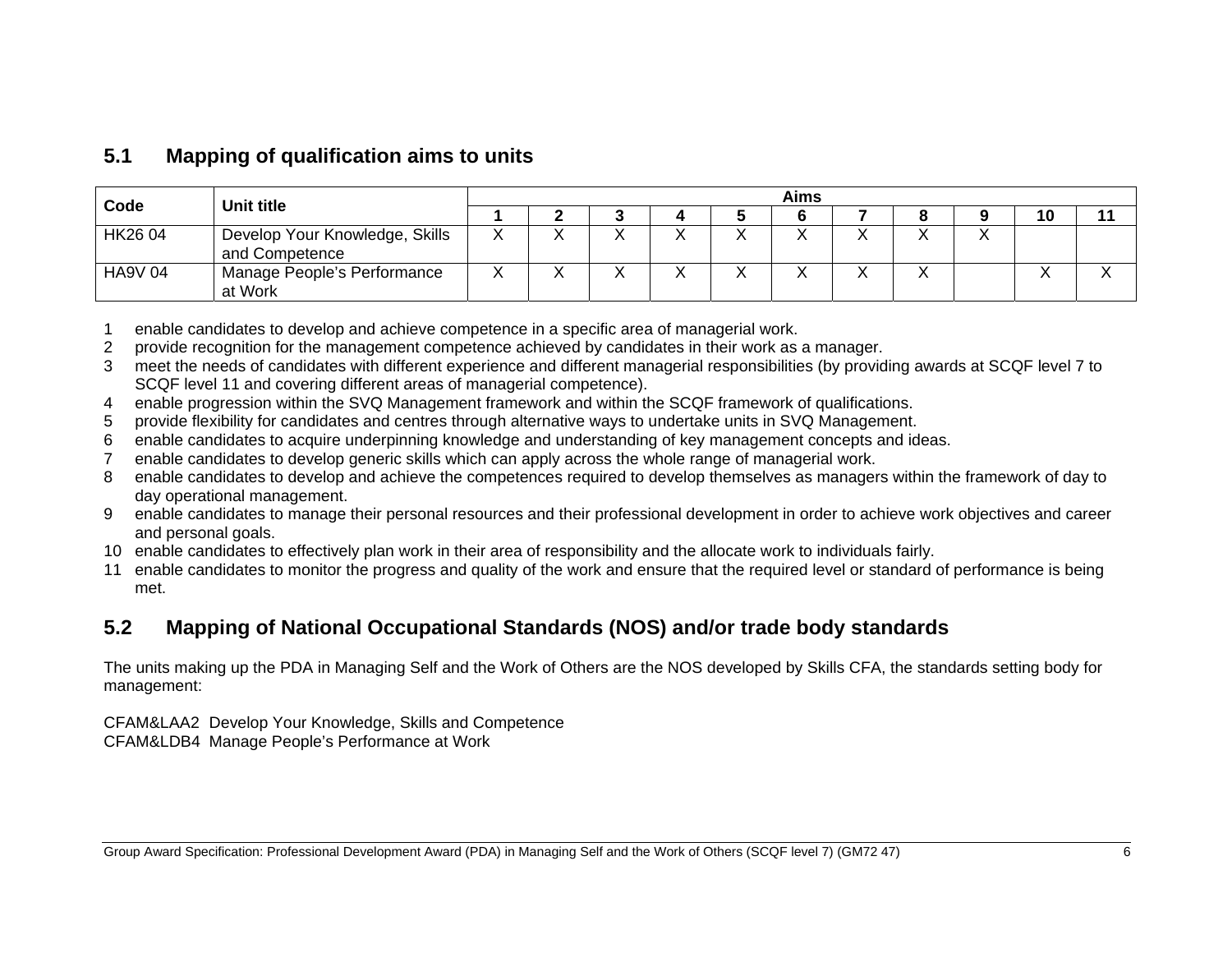### **5.3 Mapping of Core Skills development opportunities across the qualification**

There are opportunities to develop the following core skills but there is no automatic certification of these core skills.

| Unit<br>code   | Unit title                                              | <b>Communication</b> | <b>Numeracy</b>   | <b>ICT</b> | <b>Problem Solving</b> | <b>Working with</b><br><b>Others</b> |
|----------------|---------------------------------------------------------|----------------------|-------------------|------------|------------------------|--------------------------------------|
| HK26 04        | Develop Your Knowledge,<br><b>Skills and Competence</b> | SCOF 5               | SCQF <sub>5</sub> |            | SCQF <sub>5</sub>      | SCQF <sub>5</sub>                    |
| <b>HA9V 04</b> | Manage People's<br>Performance at Work                  | SCOF 6               | SCQF <sub>5</sub> |            | SCQF 6                 | SCQF <sub>6</sub>                    |

### **5.4 Assessment strategy for the qualification**

The assessment strategy for the PDA in Managing Self and the Work of Others at SCQF level 7 can be found in Appendix 3. As this PDA is made up of SVQ units, the evidence generated must come from real work activities.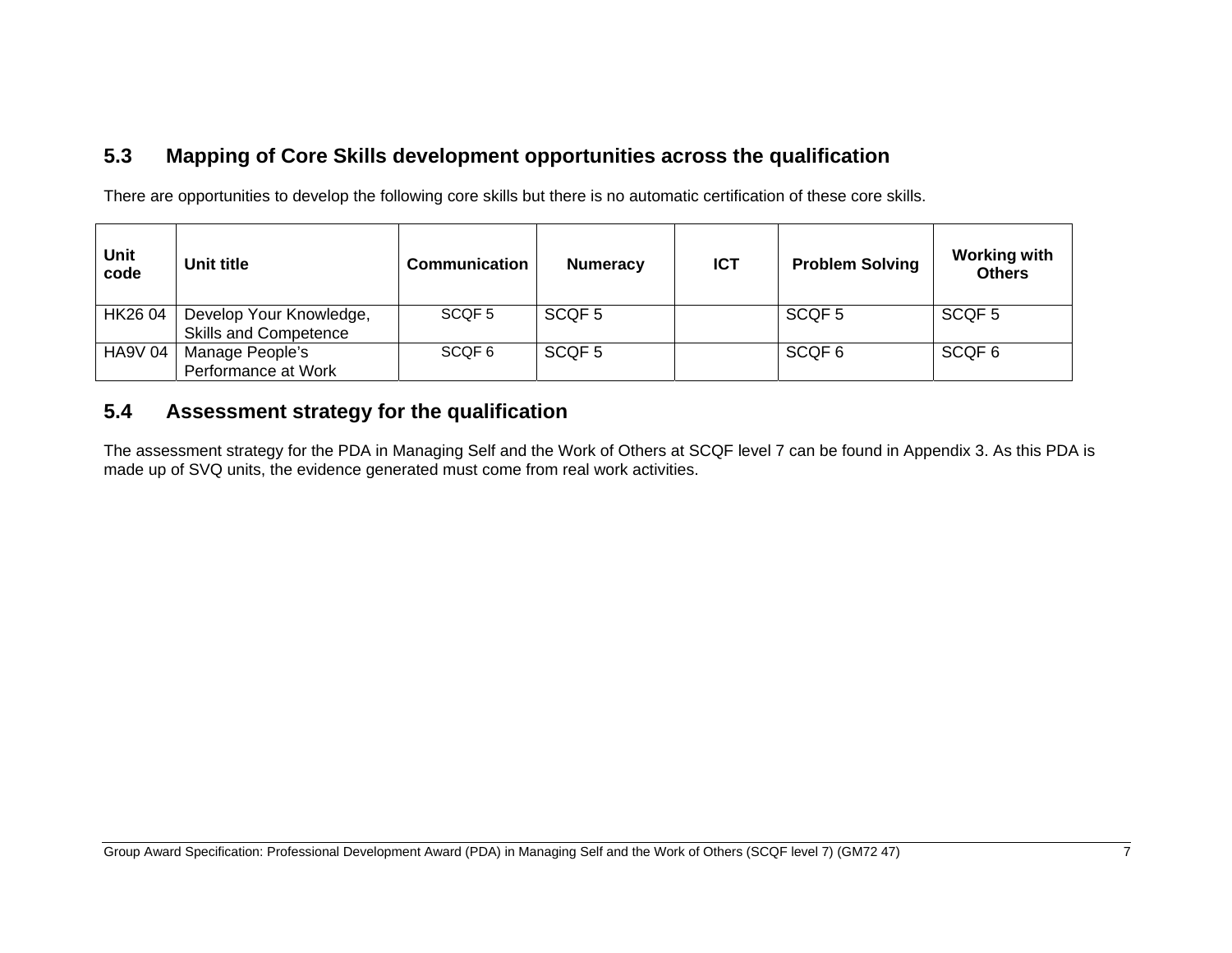# **6 Guidance on approaches to delivery and assessment**

The delivery and assessment of the PDA in Managing Self and the Work of Others at SCQF level 7 is governed by the Assessment Strategy for the SVQ Management. This is based on the principles set out by the Skills CFA and is reproduced in Appendix 3. Centres must abide by the requirements of this assessment strategy.

It is expected that centres will deliver the PDA in Managing Self and the Work of Others at SCQF level 7 using the methods which they know from past experience comply with the assessment strategy. This PDA is a workplace award and candidates will be based at work and complete the units while carrying out their everyday tasks as a manager.

Predominantly, delivery and assessment in centres is based on a portfolio of evidence gathered by the candidate. This has to be presented in a manner which indicates that the candidate is able, through their work as a manger, to meet the components of the standards as set out in the SVQ Management units, ie outcomes, performance criteria, and knowledge and understanding.

Candidates are guided through the process of portfolio building by an assessor who helps them to prepare and implement assessment plans and offers guidance and support. Traditionally, portfolios were paper based but e-portfolios have become common. It is expected that e-portfolios will be widely used for the delivery and assessment of the PDA in Managing Self and the Work of Others at SCQF level 7.

Some centres cover the knowledge and understanding requirements by using specific questions which candidates have to answer. Others encourage candidates to meet the knowledge and understanding requirements through the personal statements which explain how the evidence submitted demonstrate competence against the outcomes and in the SVQ Management units. Any gaps in the knowledge requirements can be filled by asking the candidate to respond to specific questions. SQA has developed candidate support packs which cover the general knowledge requirements of this PDA. This can be accessed via SQA's secure website.

## **6.1 Sequencing/integration of units**

The PDA in Managing Self and the Work of Others is at SCQF level 7. It is likely that the unit AA2 *Develop Your Knowledge, Skills and Competence* will be delivered first which means that candidates, before commencing the award, should possess the written and oral communications skills which will enable them to undertake an award at SCQF level 7. Once candidates have achieved AA2 at SCQF level 7 they can embark on DB4 *Manage People's Performance at Work*.

## **6.2 Recognition of prior learning**

SQA recognises that candidates gain knowledge and skills acquired through formal, nonformal and informal learning contexts.

In some instances, a full group award may be achieved through the recognition of prior learning. However, it is unlikely that a learner would have the appropriate prior learning and experience to meet all the requirements of a full group award.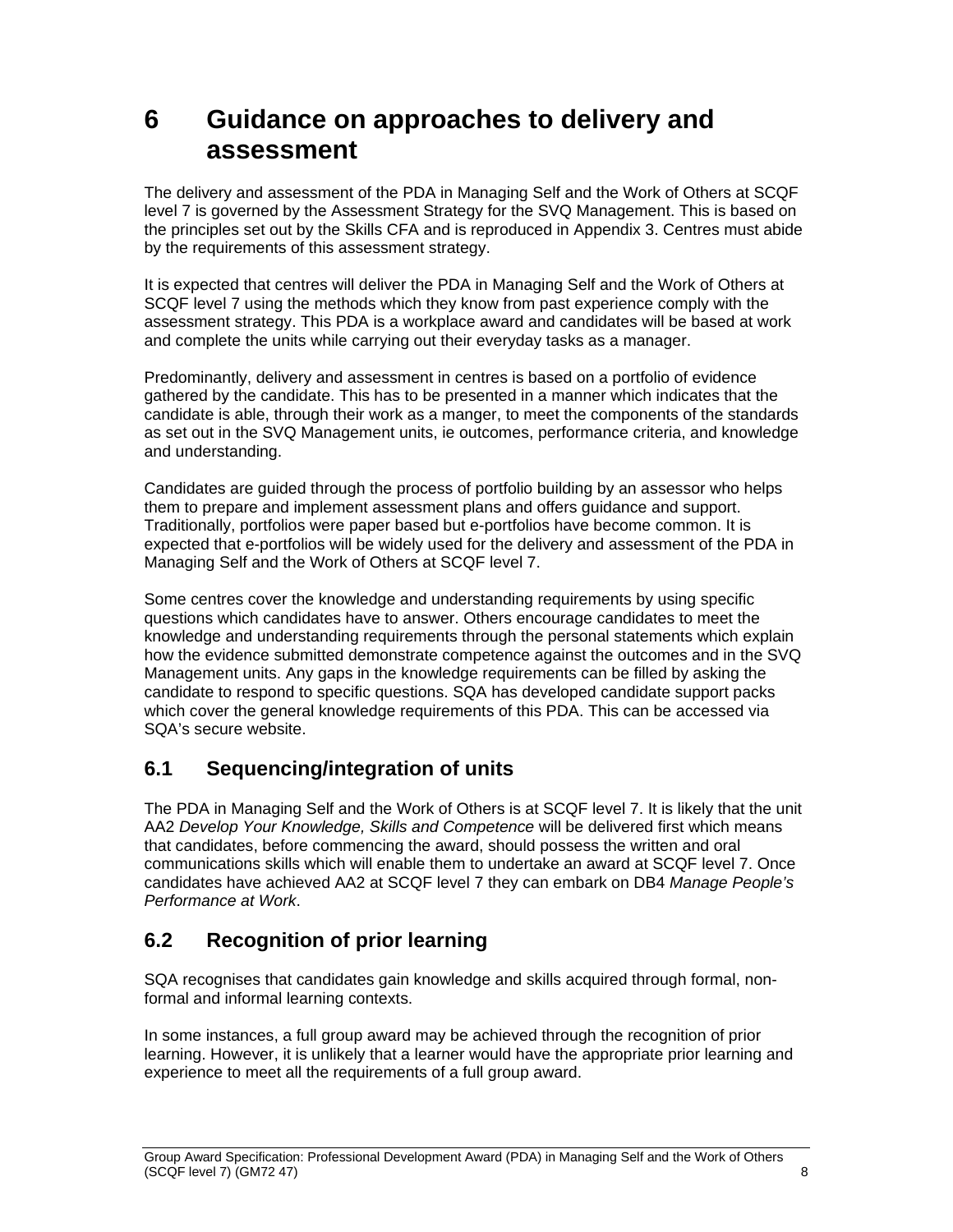The recognition of prior learning may not be used as a method of assessing in the following types of units and assessments:

- ◆ HN Graded Units
- ◆ Course and/or external assessments
- Other integrative assessment units (which may or not be graded)
- Certain types of assessment instruments where the standard may be compromised by not using the same assessment method outlined in the unit
- Where there is an existing requirement for a licence to practice
- Where there are specific health and safety requirements
- Where there are regulatory, professional or other statutory requirements
- Where otherwise specified in an assessment strategy

More information and guidance on the *Recognition of Prior Learning* (RPL) may be found on our website **www.sqa.org.uk**.

The following sub-sections outline how existing SQA unit(s) may contribute to this group award. Additionally, they also outline how this group award may be recognised for professional and articulation purposes.

## **6.2.1 Articulation and/or progression**

Possible pathways and progression routes, together with additional advice are outlined in Appendix 2.

Both units in the PDA in Managing Self and the Work of Others at SCQF level 7 contribute to the SVQ in Management SCQF level 7 and the SVQ in Management SCQF level 9 mandatory (M) and optional (O) units. The following table illustrates this.

| <b>SSC unit code</b> | Unit title                                          |   | SVQ in<br><b>Management</b><br><b>SCQF level 7</b> | SVQ in<br><b>Management</b><br><b>SCQF level 9</b> |  |  |
|----------------------|-----------------------------------------------------|---|----------------------------------------------------|----------------------------------------------------|--|--|
|                      |                                                     | M |                                                    |                                                    |  |  |
| CFAM&LAA2            | Develop Your<br>Knowledge, Skills and<br>Competence |   |                                                    |                                                    |  |  |
| CFAM&LDB4            | Manage People's<br>Performance at Work              |   |                                                    |                                                    |  |  |

Candidates who successfully complete this PDA will have therefore gained two of the four mandatory units of the SVQ in Management SCQF level 7 — and also have gained two of the seven units required for the full SVQ in Management SCQF level 7.

It would be possible for candidates who wish to do so to progress to other awards in the suite of PDAs in Management and Leadership, particularly those which concentrate on a specific aspect of management competence such as the PDA in Managing Finances at SCQF level 8 or the PDA in Managing Projects and Business Processes at SCQF level 9. However, it is important to remember that progression between PDAs in Management and Leadership is dependent on the managerial position which candidates occupy.

This PDA is also an award which will fully meet the management education needs of some candidates who would not wish to undertake further awards. It is hoped, however, that the PDA will provide an opening for all successful candidates to enhance their professional development after completing the award.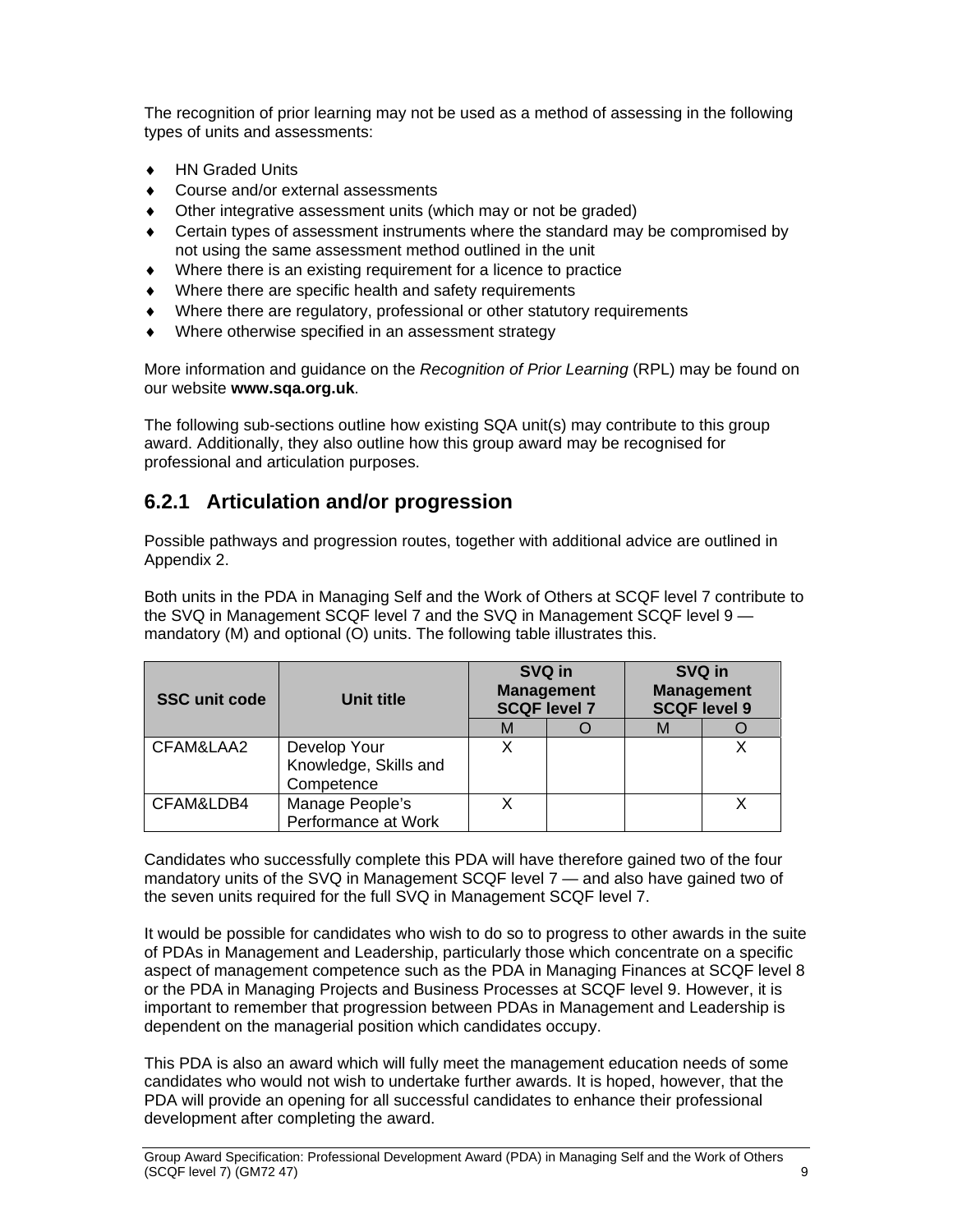## **6.2.2 Professional recognition**

The Chartered Management Institute jointly certificates the PDA in Managing Self and the Work of Others at SCQF level 7 with SQA. This will enable candidates to progress within the CMI framework of qualifications.

## **6.3 Opportunities for e-assessment**

It has already been noted that the PDA in Managing Self and the Work of Others at SCQF level 7 is a workplace award. While most candidates will have face to face contact with assessors through regular meetings, it is also possible for candidates to complete the awards remotely and maintain contact through e-mail or other methods. The use of electronic portfolios greatly facilitates working with remote candidates. Further information on open and distance learning is available at **www.sqa.org.uk.** 

## **6.4 Support materials**

SQA has developed candidate support packs for the two units in the PDA in Managing Self and the Work of Others at SCQF level 7. These support packs help candidates to get to grips with the underpinning knowledge and understanding requirements of the units. These packs can be downloaded from the SVQ Management page of the SQA secure website. In addition, candidates registered on the PDA in Managing Self and the Work of Others are eligible for 12 months free studying membership of CMI. This allows them access to a range of management information, tools and support materials.

## **6.5 Resource requirements**

The assessment strategy outlined in Appendix 3 provides details of the occupational requirements of assessors and internal verifiers.

As this PDA is made up of SVQ units, evidence must come from actual workplace activities.

# **7 General information for centres**

#### **Equality and inclusion**

The unit specifications making up this group award have been designed to ensure that there are no unnecessary barriers to learning or assessment. The individual needs of candidates will be taken into account when planning learning experiences, selecting assessment methods or considering alternative evidence. Further advice can be found on our website **www.sqa.org.uk/assessmentarrangements**.

#### **Internal and external verification**

All instruments of assessment used within this/these qualification(s) should be internally verified, using the appropriate policy within the centre and the guidelines set by SQA.

External verification will be carried out by SQA to ensure that internal assessment is within the national guidelines for these qualifications.

Further information on internal and external verification can be found in *SQA's Guide to Assessment* **(www.sqa.org.uk/GuideToAssessment)**.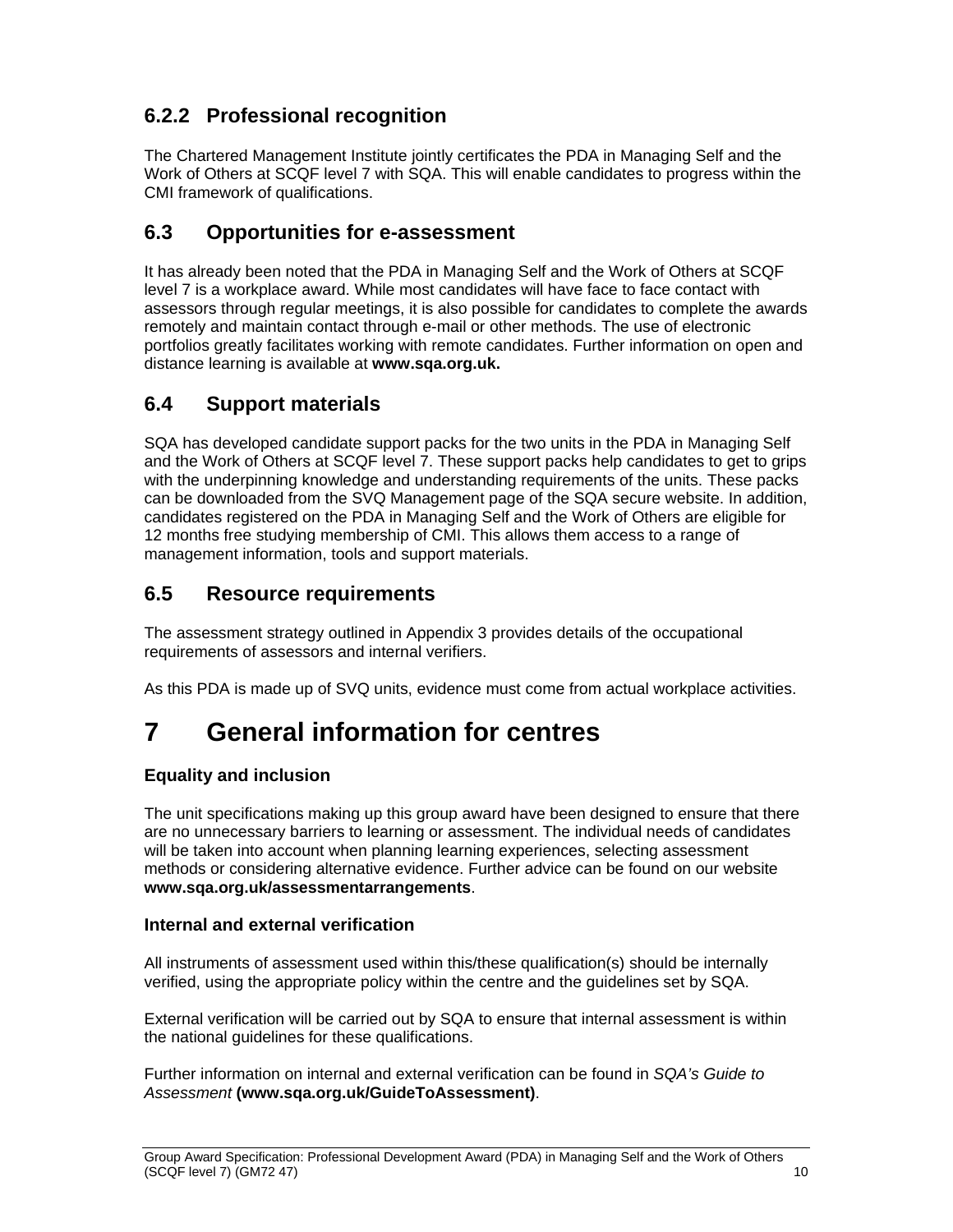# **8 Glossary of terms**

**Embedded Core Skills:** is where the assessment evidence for the unit also includes full evidence for complete Core Skill or Core Skill components. A learner successfully completing the unit will be automatically certificated for the Core Skill. (This depends on the unit having been successfully audited and validated for Core Skills certification.)

**Finish date:** The end of a group award's lapsing period is known as the finish date. After the finish date, the group award will no longer be live and the following applies:

- candidates may not be entered for the group award
- the group award will continue to exist only as an archive record on the Awards Processing System (APS)

**Lapsing date:** When a group award is entered into its lapsing period, the following will apply:

- $\bullet$  the group award will be deleted from the relevant catalogue
- the group award specification will remain until the qualification reaches its finish date at which point it will be removed from SQA's website and archived
- no new centres may be approved to offer the group award
- centres should only enter candidates whom they expect to complete the group award during the defined lapsing period

**SQA credit value:** The credit value allocated to a unit gives an indication of the contribution the unit makes to an SQA group award. An SQA credit value of 1 given to an SQA unit represents approximately 40 hours of programmed learning, teaching and assessment.

**SCQF:** The Scottish Credit and Qualification Framework (SCQF) provides the national common framework for describing all relevant programmes of learning and qualifications in Scotland. SCQF terminology is used throughout this guide to refer to credits and levels. For further information on the SCQF visit the SCQF website at **www.scqf.org.uk**.

**SCQF credit points:** SCQF credit points provide a means of describing and comparing the amount of learning that is required to complete a qualification at a given level of the framework. One National Unit credit is equivalent to 6 SCQF credit points. One National Unit credit at Advanced Higher and one Higher National Unit credit (irrespective of level) is equivalent to 8 SCQF credit points.

**SCQF levels:** The level a qualification is assigned within the framework is an indication of how hard it is to achieve. The SCQF covers 12 levels of learning. HNCs and HNDs are available at SCQF levels 7 and 8 respectively. Higher National Units will normally be at levels 6–9 and graded units will be at level 7 and 8. National Qualification Group Awards are available at SCQF levels 2–6 and will normally be made up of National Units which are available from SCQF levels 2–7.

**Signposted Core Skills:** refers to opportunities to develop Core Skills arise in learning and teaching but are not automatically certificated.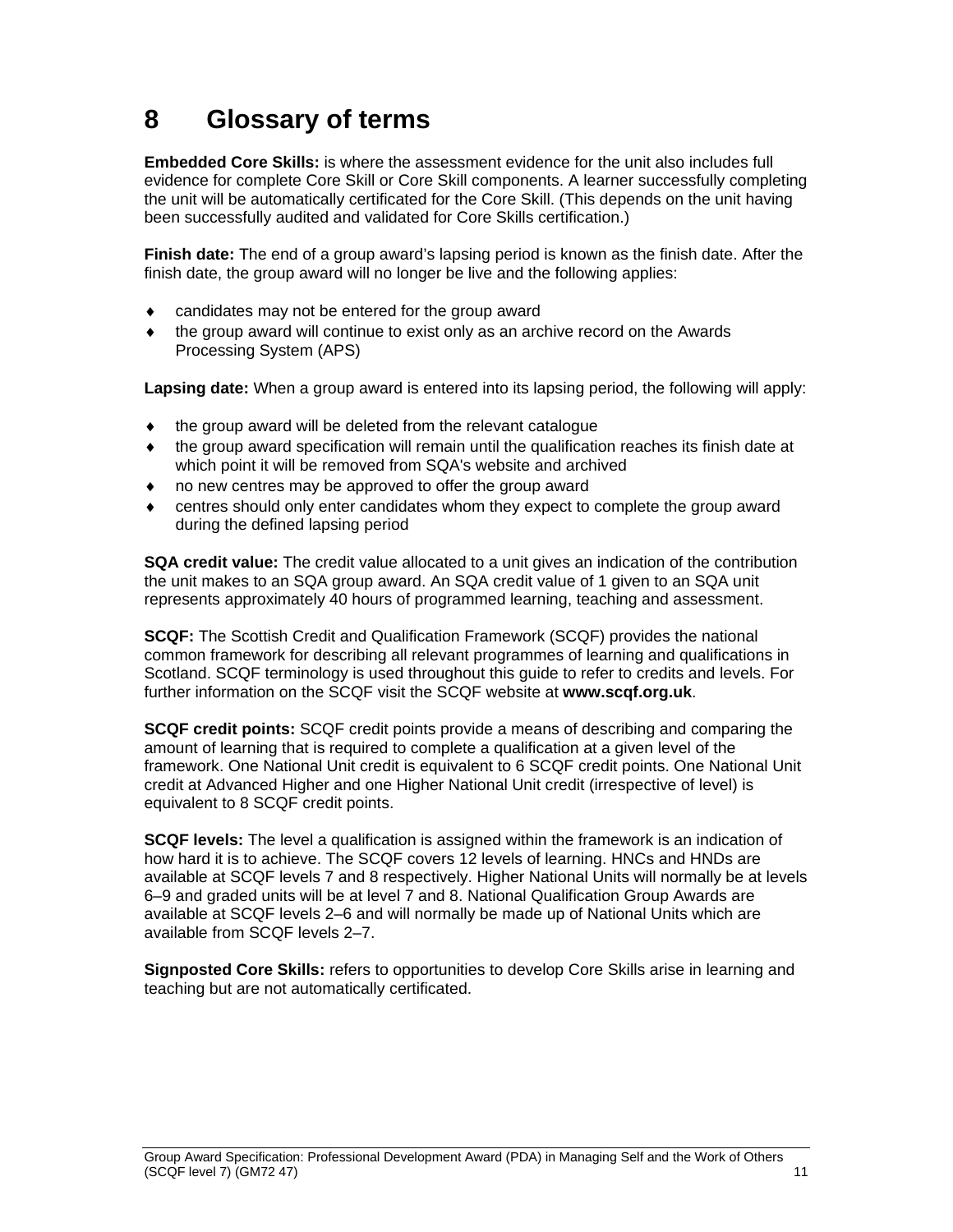## **History of changes**

It is anticipated that changes will take place during the life of the qualification and this section will record these changes. This document is the latest version and incorporates the changes summarised below. Centres are advised to check SQA's APS Navigator to confirm they are using the up to date qualification structure.

**NOTE:** Where a unit is revised by another unit:

- No new centres may be approved to offer the unit which has been revised.
- Centres should only enter candidates for the unit which has been revised where they are expected to complete the unit before its finish date.

| <b>Version</b><br><b>Number</b> | <b>Description</b> | <b>Date</b> |
|---------------------------------|--------------------|-------------|
|                                 |                    |             |
|                                 |                    |             |
|                                 |                    |             |
|                                 |                    |             |
|                                 |                    |             |
|                                 |                    |             |
|                                 |                    |             |
|                                 |                    |             |
|                                 |                    |             |
|                                 |                    |             |
|                                 |                    |             |
|                                 |                    |             |

### **Acknowledgement**

SQA acknowledges the valuable contribution that Scotland's colleges have made to the development of this qualification.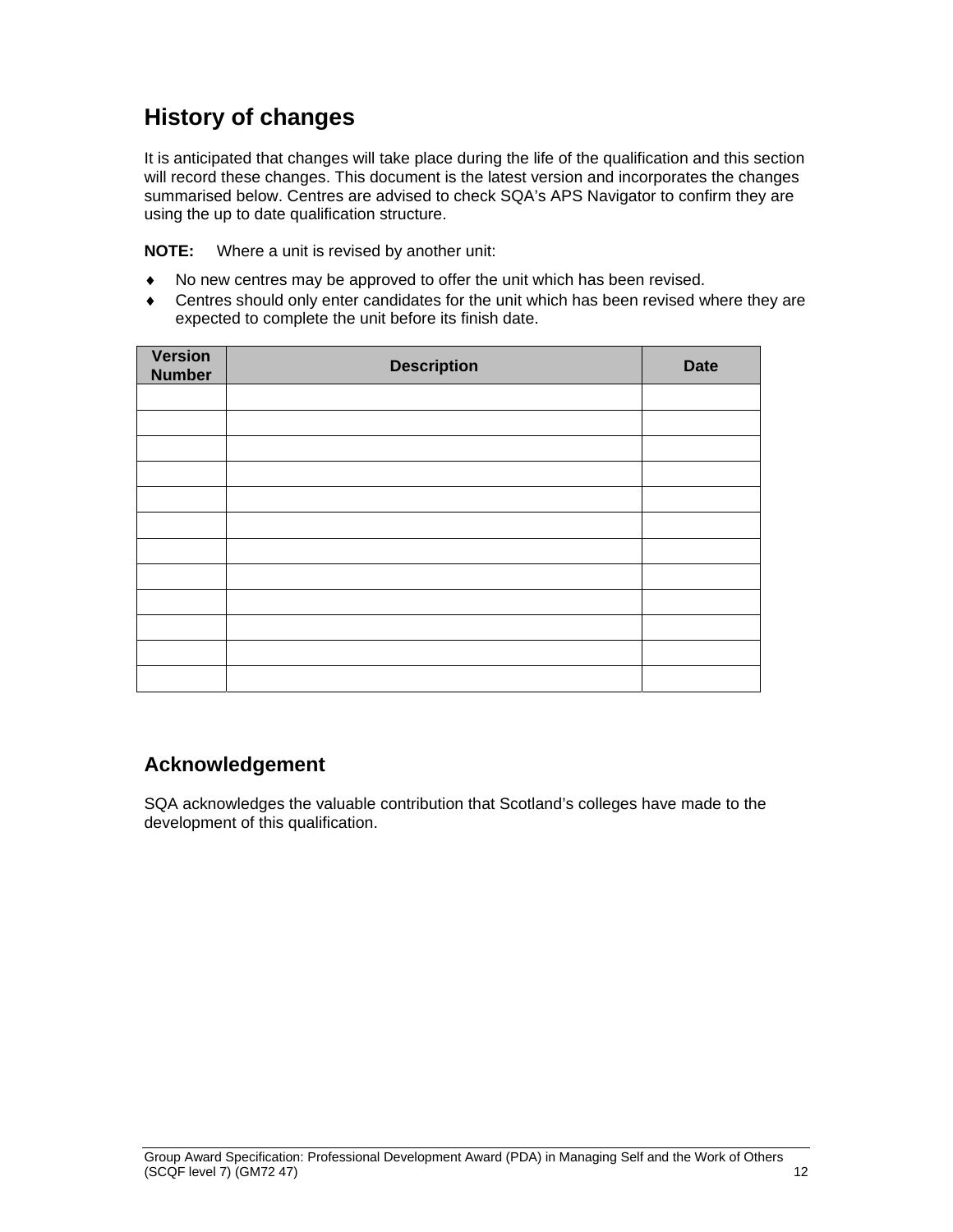# **9 General information for candidates**

This section will help you decide whether this is the qualification for you by explaining what the qualification is about, what you should know or be able to do before you start, what you will need to do during the qualification and opportunities for further learning and employment.

Welcome to the Professional Development Award (PDA) in Managing Self and the Work of Others at SCQF level 7. You have just made a vitally important decision for your work as a manager and we are delighted that you have decided to study for this PDA. We hope that it is an enjoyable and stimulating learning experience for you.

The award makes use of the National Occupational Standards (NOS) for management as specified by Skills CFA. They are at the forefront of current management practices within leading organisations.

By doing this award, you will be able to demonstrate that, in your work as a manager, you are able to operate in accordance with these national standards. Success in the award will mean that you will have proof that your work is up to the national standards. In this way you can contribute to both your own future and to that of the organisation you work for.

The PDA in Managing Self and the Work of Others at SCQF level 7 is made up of two mandatory units:

- *Develop Your Knowledge, Skills and Competence*
- *Manage People's Performance at Work*

Each unit contains outcomes, performance criteria and underpinning knowledge and understanding and each will enable you to develop different management competences. Each unit, therefore, contains aspects of the management standards. In other words, if you meet the requirements of the unit, you will be managing in accordance with the national standards.

The unit *Develop Your Knowledge, Skills and Competence* will enable you to manage your personal resources (such as skills, experience and time) and your professional development in order to achieve your work objectives and your career and professional goals.

The unit *Manage People's Performance at Work* is about ensuring that you are able to plan the work in your area of responsibility effectively and allocate work to individuals or team members fairly. It also enables you to monitor the progress of work and make sure that it is up to the required standard.

You will be guided through the units by an adviser/assessor who will help you plan for assessment and advise and help you on how to prove that you can meet the standards in the units.

You will prove that you can meet the standards by gathering evidence from your place of work of the things that you have done, and are doing, as a manager. You will be expected to explain to your assessor, in writing or by discussion, exactly how the evidence that you have shows that you meet the standards set out in the requirements of the units. You will gather your evidence together in a portfolio which you will be able to use to prove that you are a competent manager in terms of those parts of the national standards covered by the PDA.

The PDA is a qualification in its own right but it will also help you to progress to further management awards such as the full SVQ in Management SCQF level 7.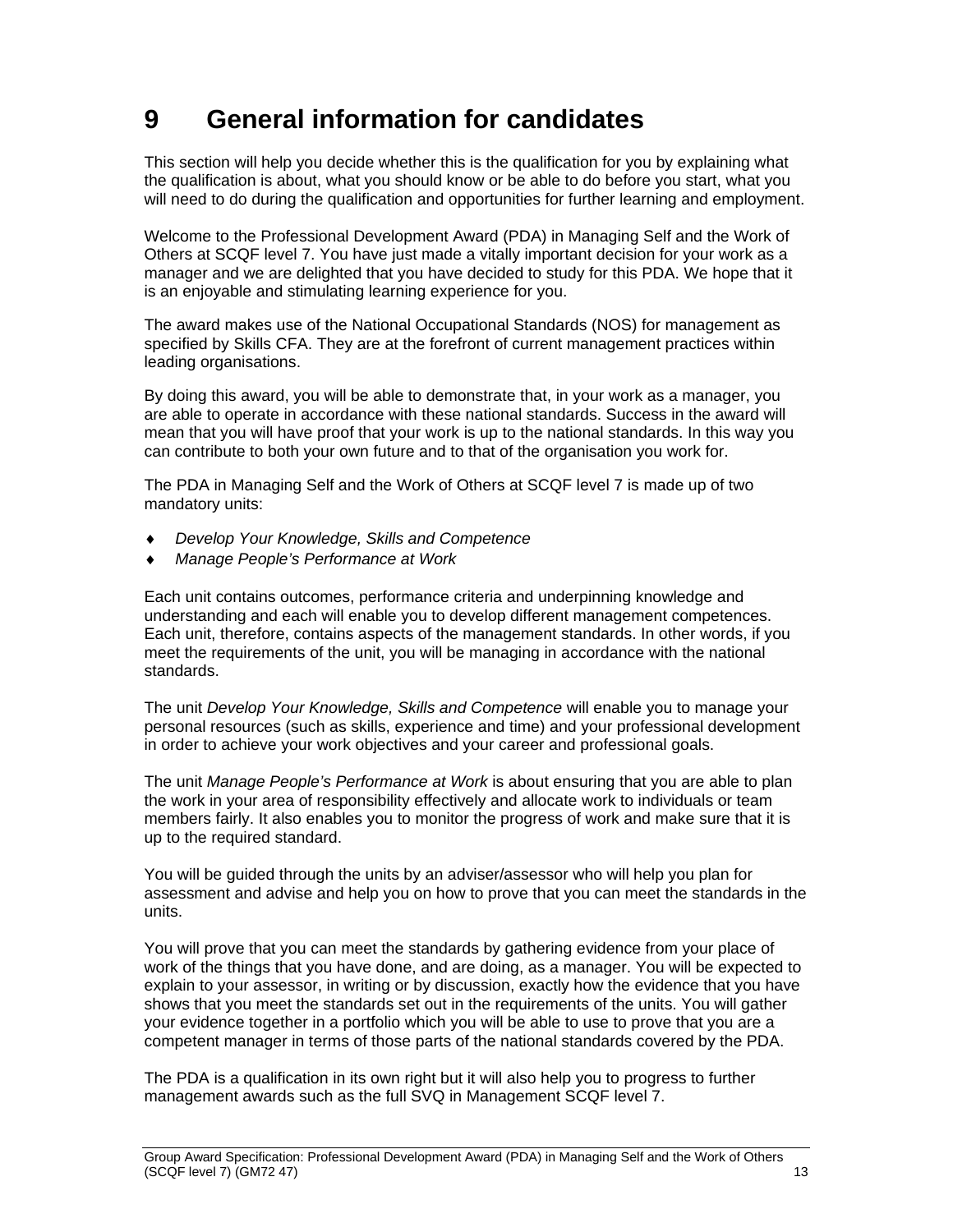The PDA is jointly certificated by SQA and the Chartered Management Institute. If you are successful you will be able to become part of the professional community of managers and benefit from the development opportunities that this can bring.

SQA has developed support material covering the general knowledge and understanding requirements of both Units and your adviser/tutor should be able to provide you with a copy. In addition, while undertaking the PDA in Managing Self and the Work of Others, you will be eligible for 12 months free studying membership of CMI.

Good luck with your studies.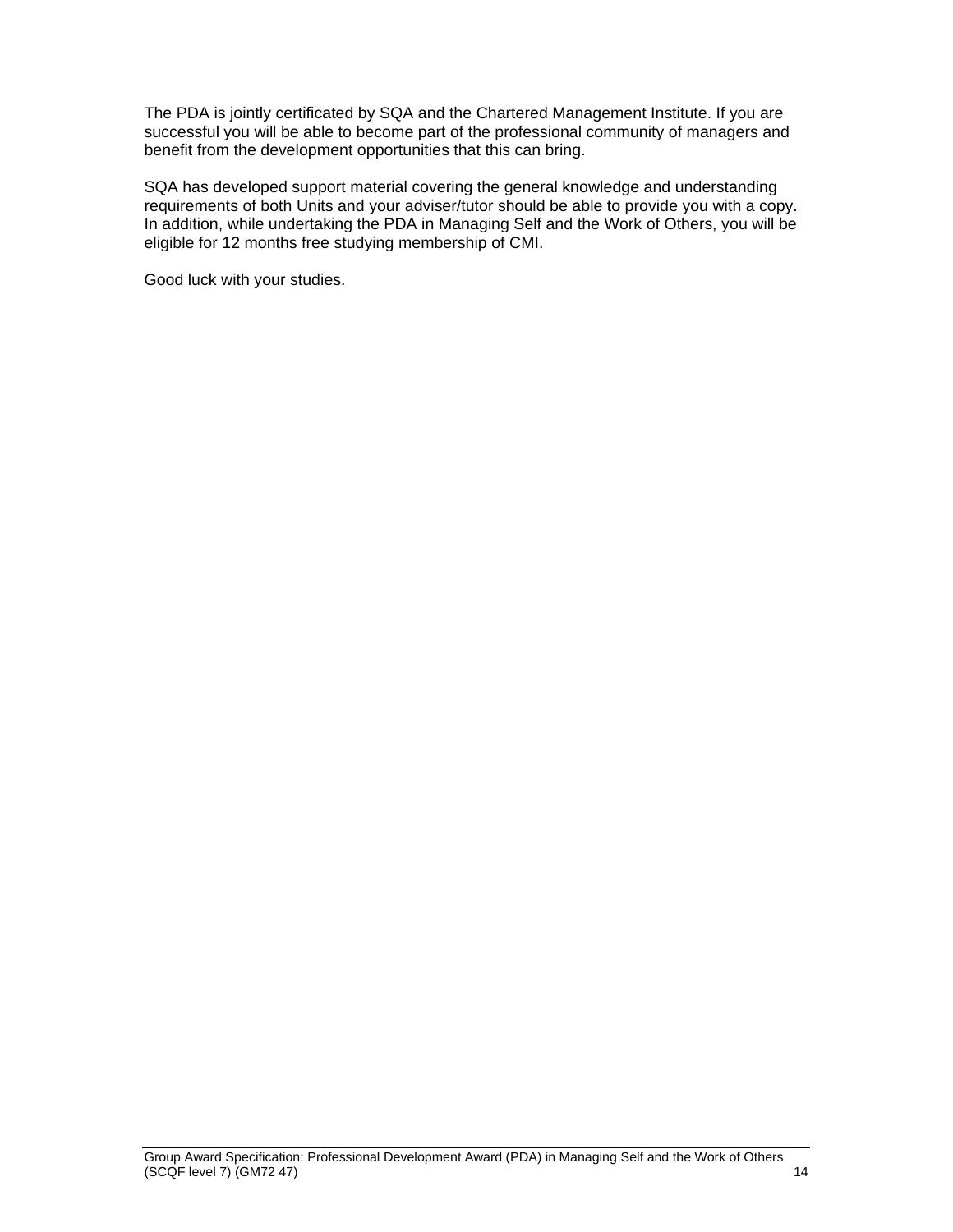## **Appendix 1 Suite of PDAs in Leadership and Management**

#### **(PDAs based on SVQ units)**

|                                  |                                           | <b>SCQF</b> |
|----------------------------------|-------------------------------------------|-------------|
| <b>Title of PDA</b>              | <b>Revised units</b>                      | credits     |
|                                  |                                           | points      |
| PDA in Managing Self and         | AA2 (HK26 04) Develop Your                | 20          |
| the Work of Others at SCQF       | Knowledge, Skills And Competence          |             |
| level 7                          | (level 7, credits 6)                      |             |
| (GM72 47)                        | DB4 (HA9V 04) Manage People's             |             |
|                                  | Performance at Work (level 7, credits 14) |             |
| PDA in Leadership and            | BA2 (H8GY 04) Provide Leadership In       | 23          |
| <b>Management of the Work of</b> | Your Area of Responsibility (level 8,     |             |
| Others at SCQF level 7           | credits 9)                                |             |
| (GM74 47)                        | DB4 (HA9V 04) Manage People's             |             |
|                                  | Performance at Work (level 7, credits 14) |             |
| PDA in Leadership at SCQF        | BA2 (H8GY 04) Provide Leadership in       | 20          |
| level 8                          | Your Area of Responsibility (level 8,     |             |
| (GM7G 48)                        | credits 9)                                |             |
|                                  | BA9 (H68E 04) Develop Operational         |             |
|                                  | Plans (level 8, credits 11)               |             |
| <b>PDA in Managing Finances</b>  | EA4 (H68K 04) Manage Budgets (level 7,    | 25          |
| at SCQF level 8                  | credits 11)                               |             |
| (GM6Y 48)                        | EA3 (H5K4 04) Manage the Use of           |             |
|                                  | Financial Resources (level 8, credits 14) |             |
| <b>PDA in Managing Projects</b>  | FA5 (H8H0 04) Manage Projects (level 8,   | 26          |
| and Business Processes at        | credits 11)                               |             |
| <b>SCQF level 9</b>              | FA3 (HK32 04) Manage Business             |             |
| (GM71 49)                        | Processes (level 9, credits 15)           |             |
| PDA in Planning and              | CA4 (HF80 04) Implement Change            | 26          |
| <b>Implementing Change at</b>    | (level 8, credits 11)                     |             |
| <b>SCQF level 9</b>              | CA2 (HK2A 04) Plan Change (level 9,       |             |
| (GM7E 49)                        | credits 15)                               |             |
| PDA in Strategic Leadership      | BA1 (H8GW 04) Lead Your Organisation      | 24          |
| (GM7C 51)                        | (level 11, credits 13)                    |             |
|                                  | FE5 (HK3G 04) Manage Continuous           |             |
|                                  | Improvement (level 11, credits 11)        |             |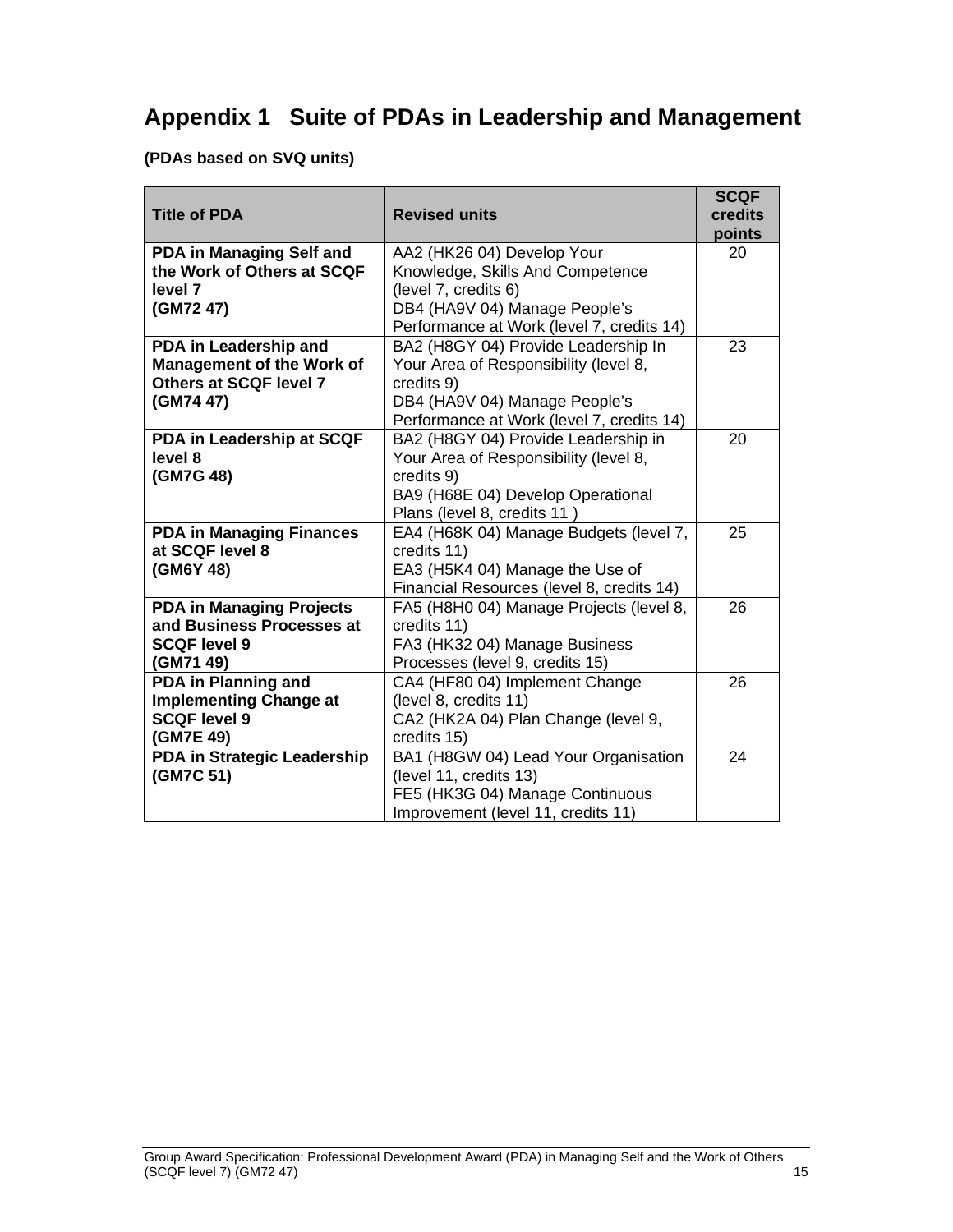#### **(PDAs based on HN Units)**

| <b>Titles of PDA</b>                                                                     | Units making up the PDA                                                                                                                          | <b>SCQF</b><br><b>Credit</b> |
|------------------------------------------------------------------------------------------|--------------------------------------------------------------------------------------------------------------------------------------------------|------------------------------|
| PDA in Management at<br>SCQF level 6<br>(G972 46)                                        | Managing Self and Resources (F3XP 33)<br>Working in a Team (F3XR 33)                                                                             | <b>Points</b><br>16          |
| PDA in Managing Self<br>and Others at SCQF<br>level 7 (G9CR 47)                          | Management: Developing Self Management Skills<br>(H <sub>1F1</sub> 34)<br>Managing and Working with People (H1F4 34)                             | 24                           |
| PDA in Managing Self<br>and Others at SCQF<br>level 8 (G9CT 48)                          | Develop Skills for Personal Effectiveness<br>(DF4F 35)<br>Managing People (F5GF 35)                                                              | 24                           |
| PDA in Managing<br><b>Resources and Quality</b><br>at SCQF level 7<br>(G9CP 47)          | Manage Operational Resources (H1F5 34)<br>Management of Quality (DW6G 34)                                                                        | 32                           |
| PDA in Leadership and<br>Change at SCQF level 8<br>(G9CN 48)                             | Management: Leadership at Work (H1F2 34)<br>Management: Plan, Lead and Implement Change<br>(H <sub>1F3</sub> 35)                                 | 16                           |
| PDA in Project<br>Management at SCQF<br>level 8 (G9CK 48)                                | Project Management: Project Justification and<br>Planning (DV5H 35)<br>Project Management: Managing the<br>Implementation of a Project (DV5J 35) | 24                           |
| PDA in Strategic<br>Management at SCQF<br>level 8 (GF93 48)                              | Management: Strategic Change (H1S6 35)<br>Management: Develop Strategic Plans (H1S7 35)                                                          | 16                           |
| PDA in Organisational<br>Leadership at SCQF<br>level 9 (G9CV 49)                         | Management: Organisational Leadership and<br>Development (H1S8 35)<br>Leadership for Managers (F5GH 36)                                          | 24                           |
| PDA in Decision Making<br>and Innovation at SCQF<br>level 9 (G9CM 49)                    | Decision Making for Managers (F5GG 36)<br>Management: Organisational Innovation<br>(DV80 36)                                                     | 24                           |
| PDA in Organisational<br><b>Ethics and Decision</b><br>Making SCQF level 11<br>(G9M9 51) | Organisational Ethics (F8K9 39)<br>Organisational Decision Making (F8KA 39)                                                                      | 32                           |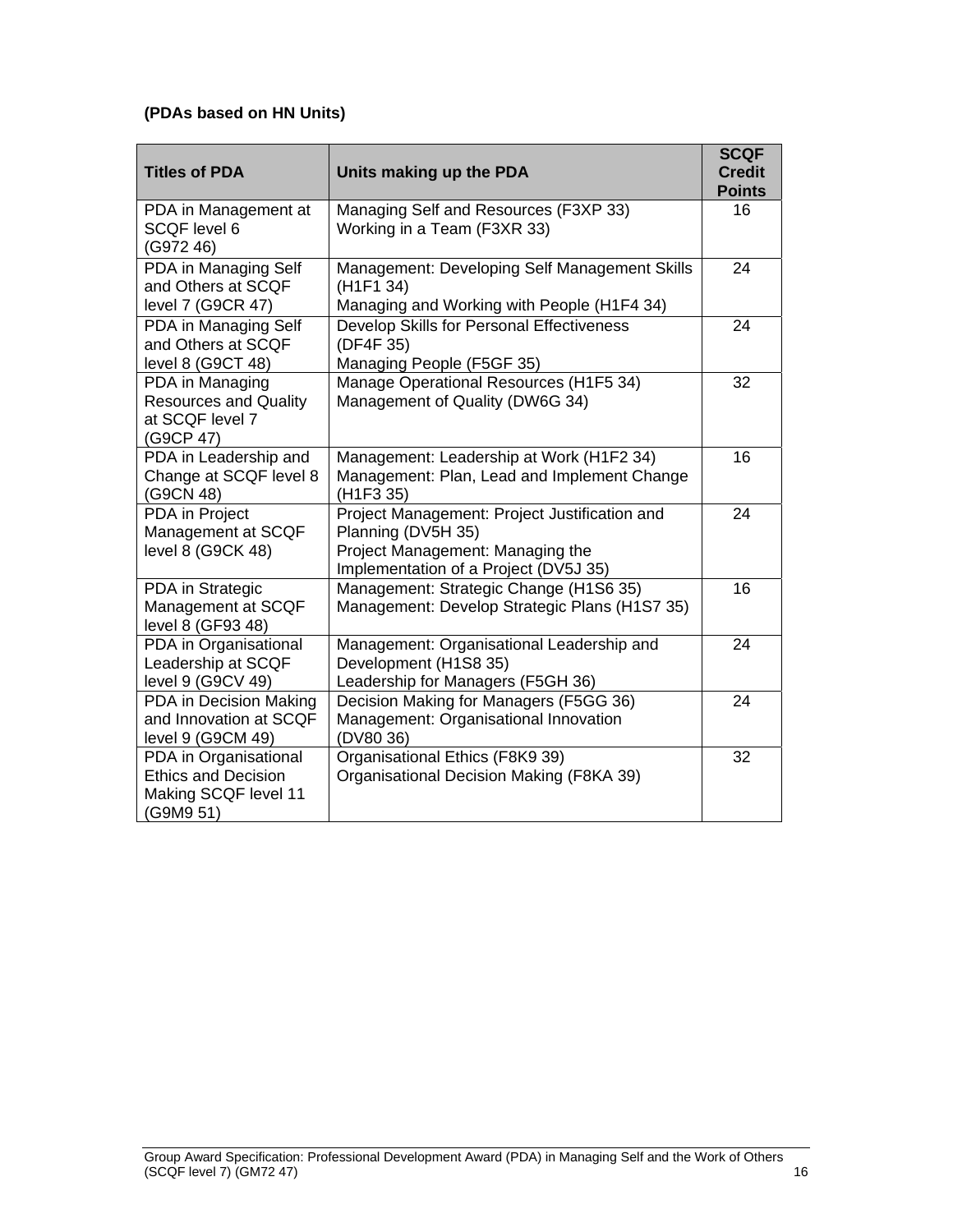#### **Flexible PDAs in Leadership and Management**

(Each PDA is made up of SVQ, HN and National Workplace Units. To achieve one of the flexible PDAs, candidates select one unit from a restricted mandatory section and one optional unit from a wide range of options)

- GM0L 46 PDA in Introductory Leadership and Management at SCQF level 6
- GL9D 47 PDA in Team Leadership and Management at SCQF level 7
- GM0C 48 PDA in Operational Leadership and Management at SCQF level 8
- GM0M 46 PDA in Strategic Leadership and Management at SCQF level 9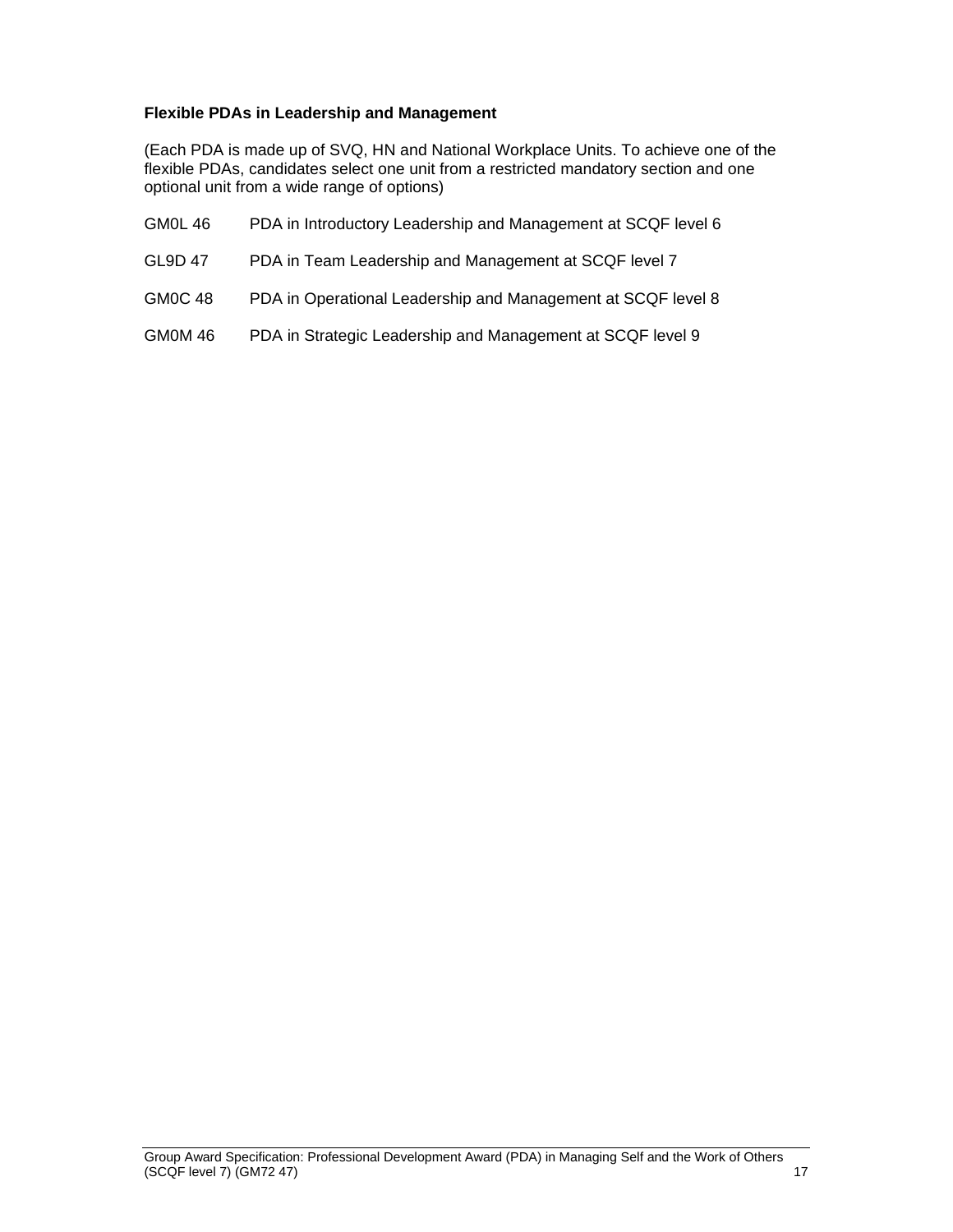## **Appendix 2 Possible pathways and progression routes**

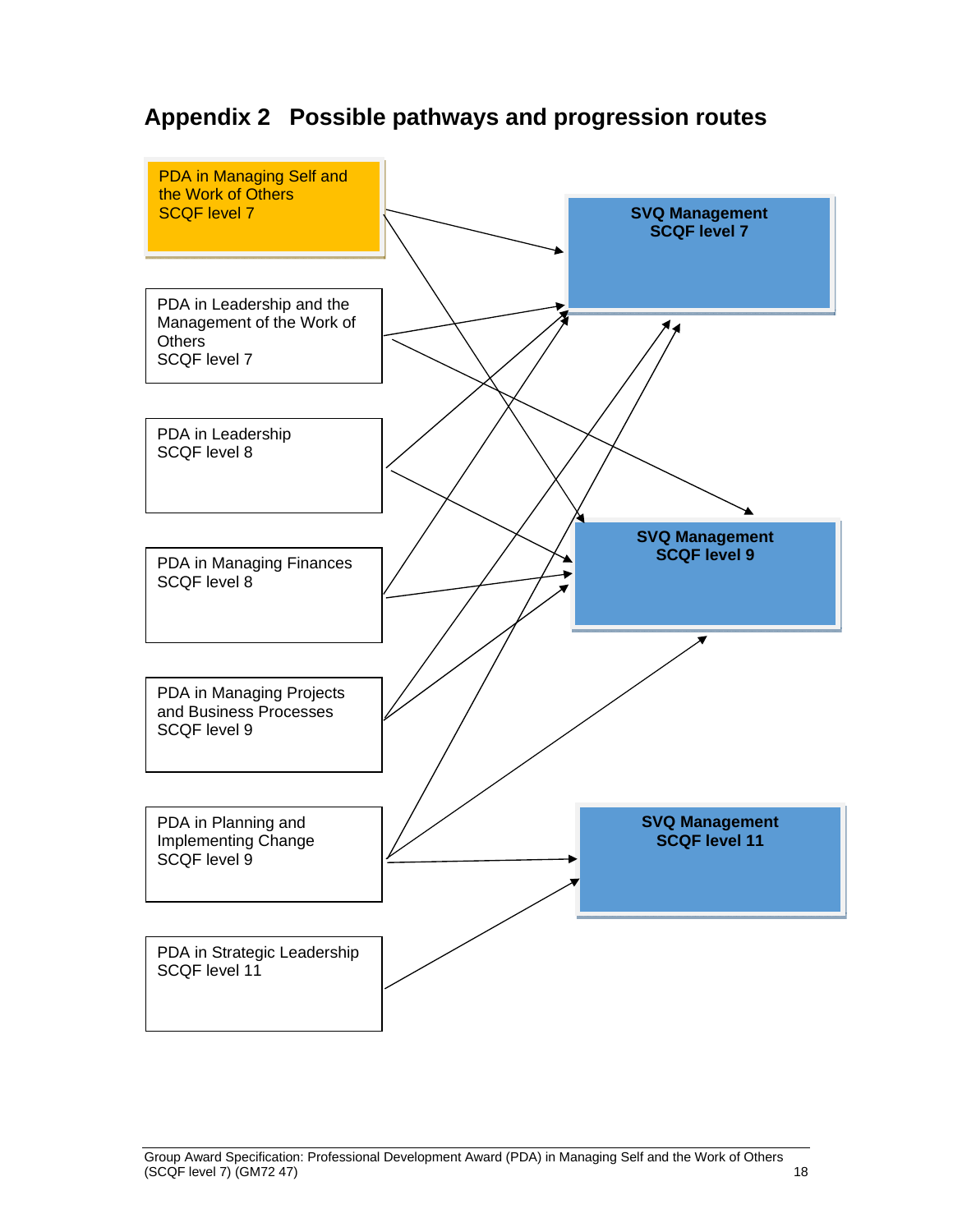

# **Assessment strategy**

# **for**

# **PDAs in Leadership and Management**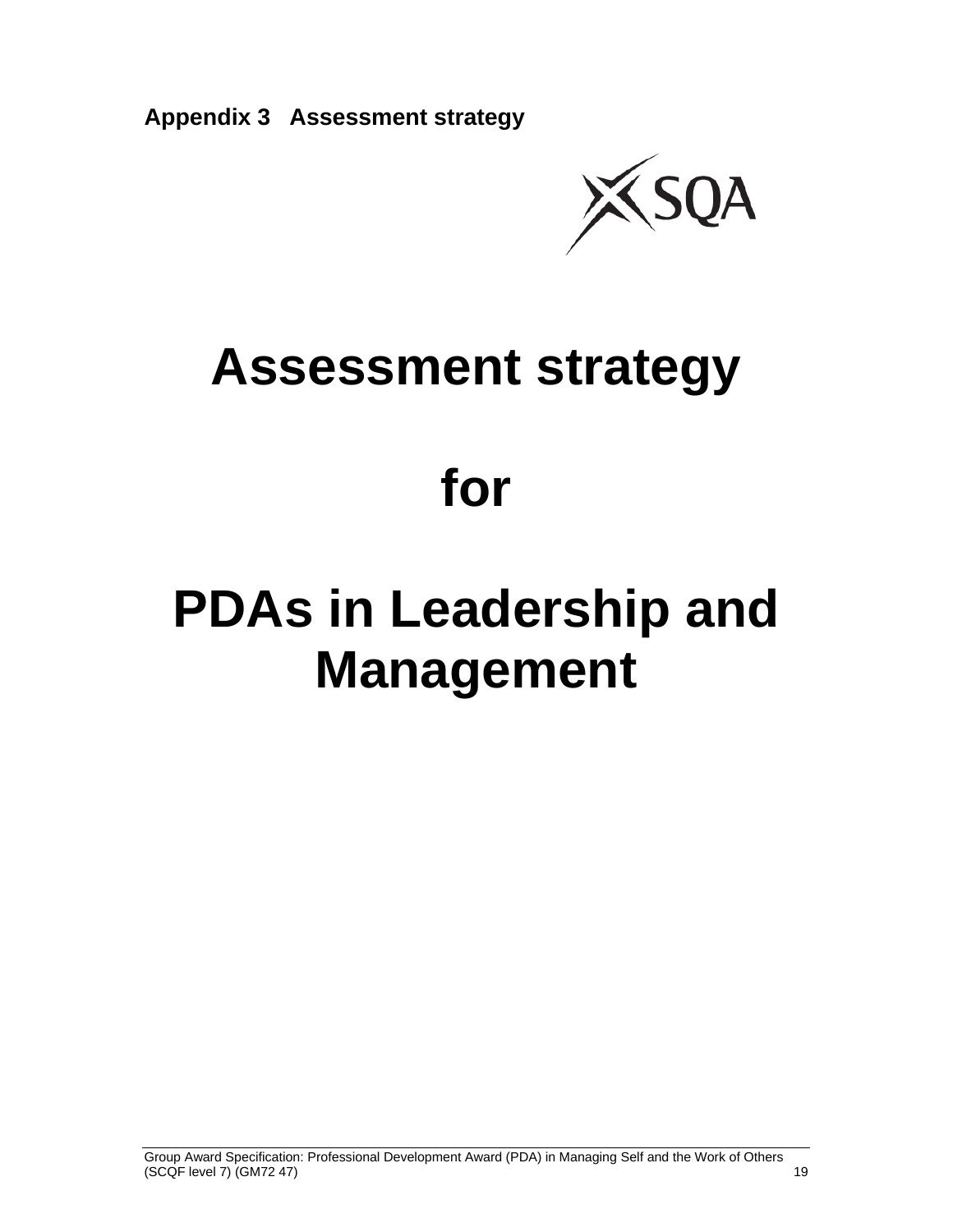## **1 Introduction**

This assessment strategy provides the criteria SQA approved centres must meet for the assessment of the PDAs in Leadership and Management

This document outlines the criteria in relation to:

- requirements of assessors/tutors and internal verifiers
- ◆ evidence

A list of the PDAs covered by this assessment strategy is included in Appendix 1.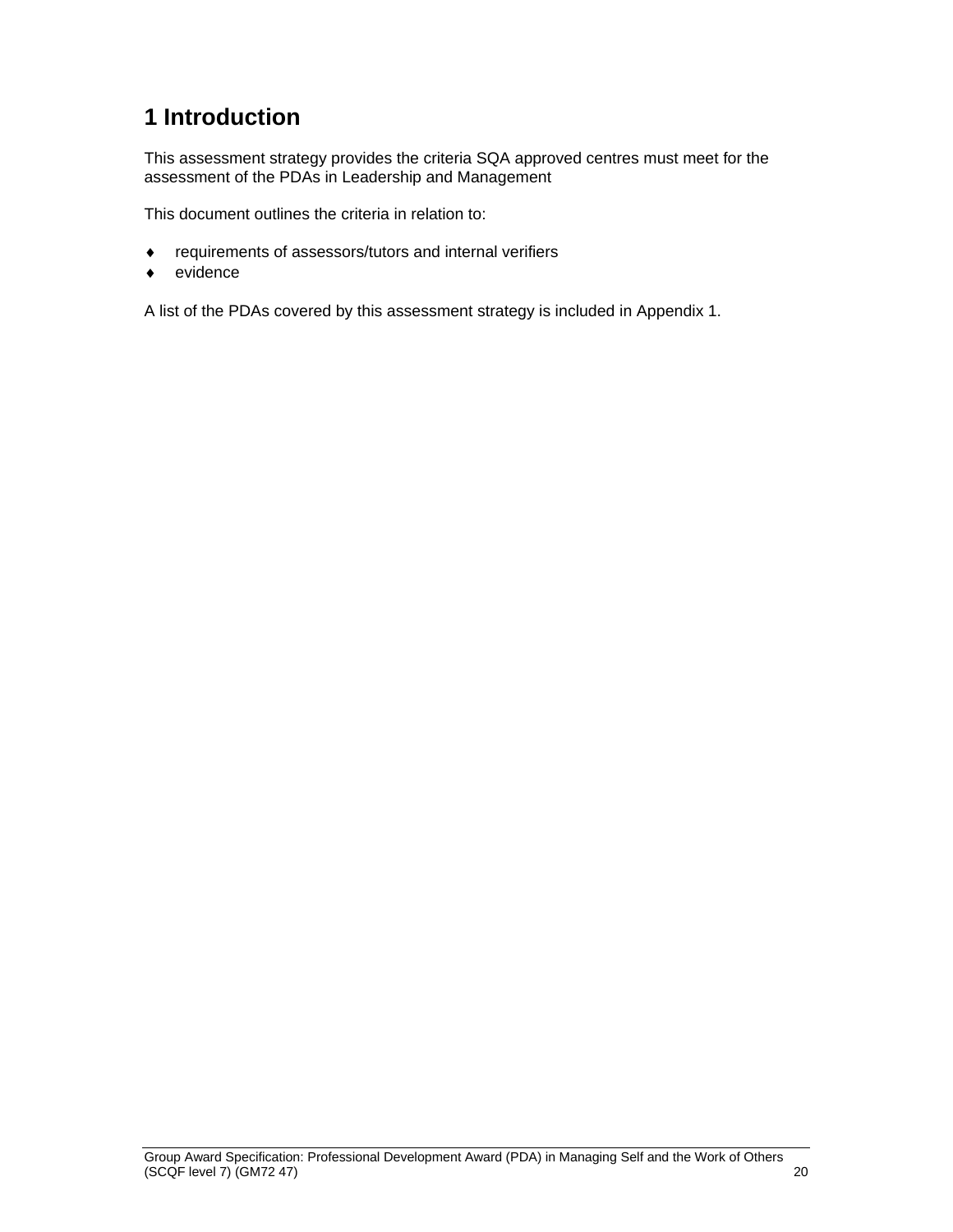# **2 Requirements of assessors/tutors and internal verifiers**

#### **2.1 Assessors**

The primary responsibility of an assessor is to assess candidates' performance in a range of tasks and to ensure the evidence submitted by the candidate meets the requirements of the assessment criteria.

It is important that an assessor can recognise competence as specified by the national standard. Assessors therefore need to have a thorough understanding of assessment and quality assurance practices, as well as have in-depth technical understanding related to the qualifications for which they are assessing candidates.

To assess candidates undertaking a PDA in Leadership and Management, assessors must:

For SVQ units:

- be occupationally competent. Assessors must provide current evidence of competence, knowledge and understanding in the areas to be assessed. This must be demonstrated by relevant experience and continuing professional development (CPD) which may include the achievement of qualification(s) at a commensurate level, relevant to the areas being assessed.
- hold, or be working towards, an appropriate qualification as specified by the appropriate regulatory authority, confirming their competence to assess candidates undertaking competence-based units and qualifications. Assessors holding older qualifications must be able to demonstrate that they are assessing to the current standards through up to date CPD.

Assessors working towards an appropriate qualification must be supported by a qualified assessor throughout the period of completing the qualification. This support may be provided by a qualified assessor and/or qualified internal verifier.

For HN and National Workplace Units:

- competent in the subject/occupational area to a level appropriate to the qualification
- competent in assessment of the type involved in the qualification
- familiar with the procedures and documentation for the qualification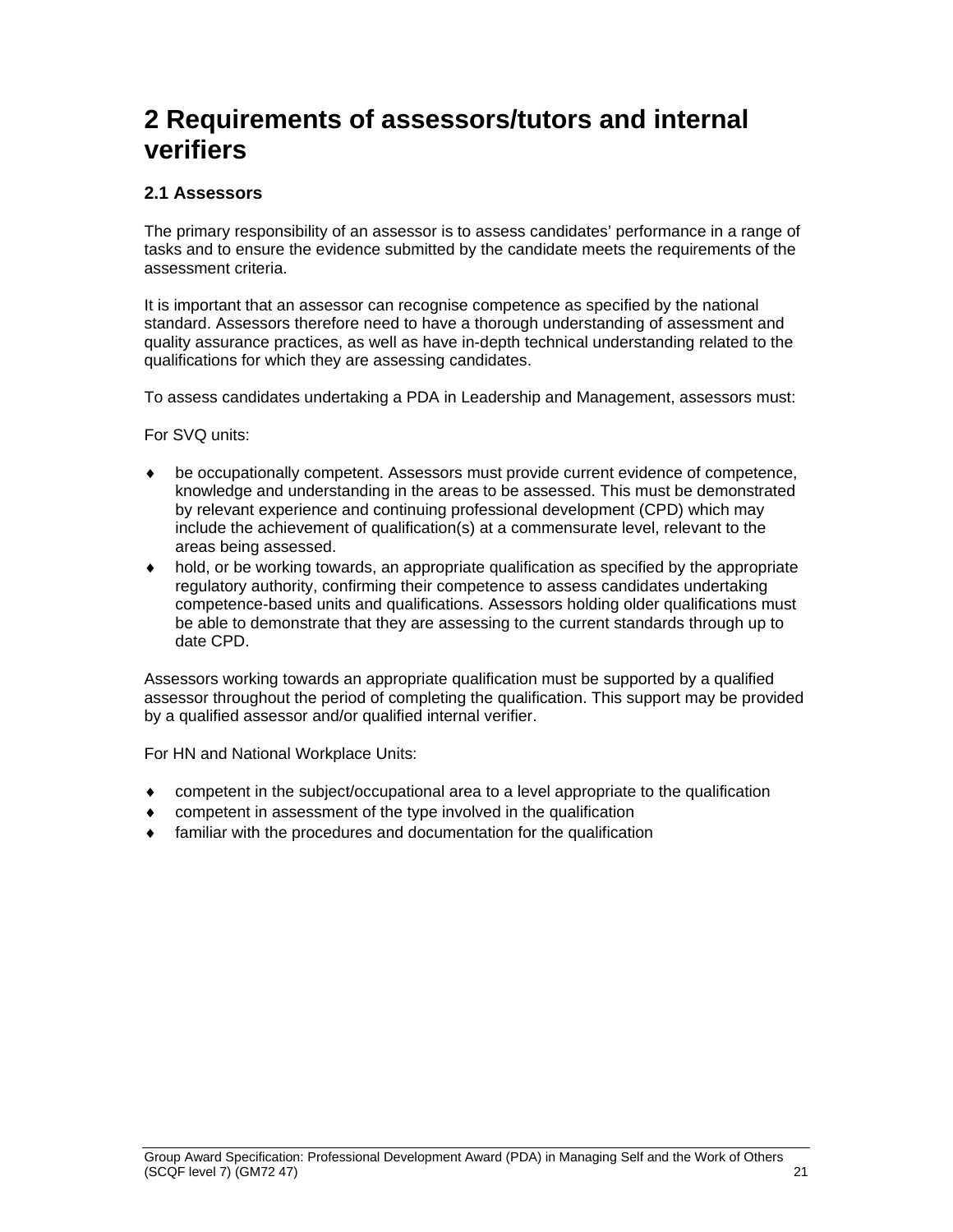#### **2.2 Internal verifiers**

The primary responsibility of internal verifiers is to assure the quality and consistency of assessments by assessors. Internal verifiers therefore need to have a thorough understanding of quality assurance and assessment practices, as well as sufficient technical understanding of the qualifications that they are internally verifying.

To internally verify a PDA in Leadership and Management, internal verifiers must:

For SVQ units:

- be occupationally competent. Internal verifiers must demonstrate sufficient and current understanding of the qualifications to be internally verified, and know how they are applied in business. This must be demonstrated by relevant experience and CPD which may include the achievement of qualification(s) at a commensurate level, relevant to the areas being assessed.
- $\bullet$  hold, or be working towards, an appropriate qualification as specified by the appropriate regulatory authority, confirming their competence to internally verify assessment of competence-based units and qualifications. Internal verifiers holding older qualifications must be able to demonstrate that they are assessing to the current standards through up to date CPD.

Internal verifiers working towards an appropriate qualification must be supported by a qualified internal verifier throughout the period of completing the qualification. This must include monitoring of verification decisions which may be achieved by sampling of reports and evidence by a qualified internal verifier.

For HN and National Workplace Units:

- competent in the subject/occupational area to a level appropriate to the qualification
- competent in internal verification of the type involved in the qualification
- familiar with the procedures and documentation for the qualification

#### **2.3 Continuing Professional Development (CPD) Records**

The assessment strategy requires all assessors and internal verifiers to maintain current competence in Leadership and Management and quality assurance and assessment practices to deliver these functions. SQA recognises this can be achieved in many ways. However, such information must be formally recorded in individual CPD records that are maintained in centres and available to SQA on request.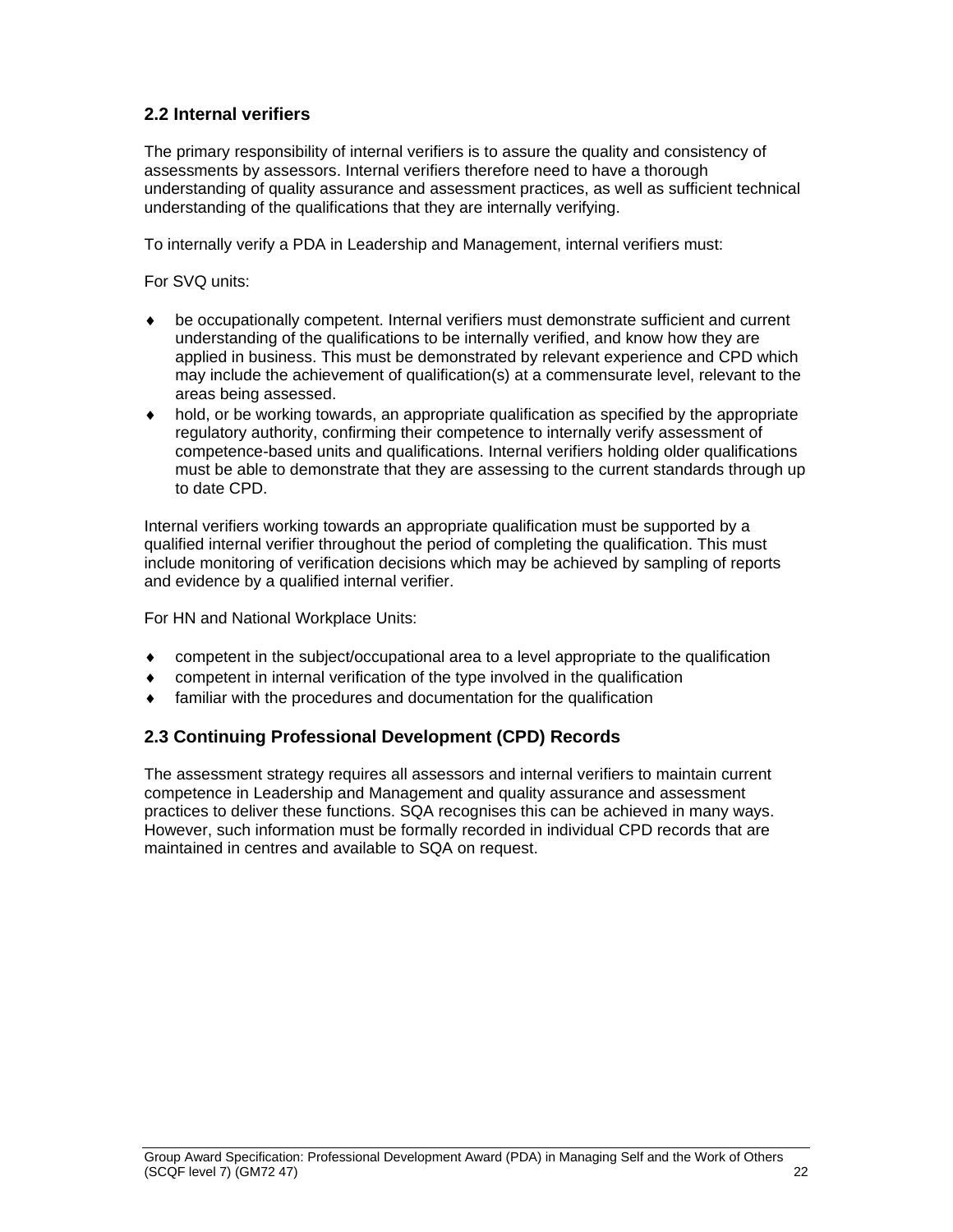## **3 Evidence**

#### **3.1 Evidence from workplace performance**

- Evidence of occupational competence for all SVQ units at all levels must be generated and collected through performance in the workplace.
- Performance evidence must be produced for all performance indicators in all units. Simulation and/or supporting evidence may be used by exception to fill small gaps where performance evidence does not occur naturally but the unit is part of the candidate's normal work duties. The use of simulation and/or supporting evidence for performance must be restricted to a small part of any unit.

#### **3.2 Evidence from classroom based activities**

 The units making up the PDAs in Leadership and Management are assessed in a variety of ways, for example, reports, extended responses, open book and closed book examinations. Full details of the evidence requirements and assessment guidance are provided in each unit specification which is available to download from SQA's website. Centres should consider the requirements of the units making up the PDA carefully in deciding on the appropriate assessor